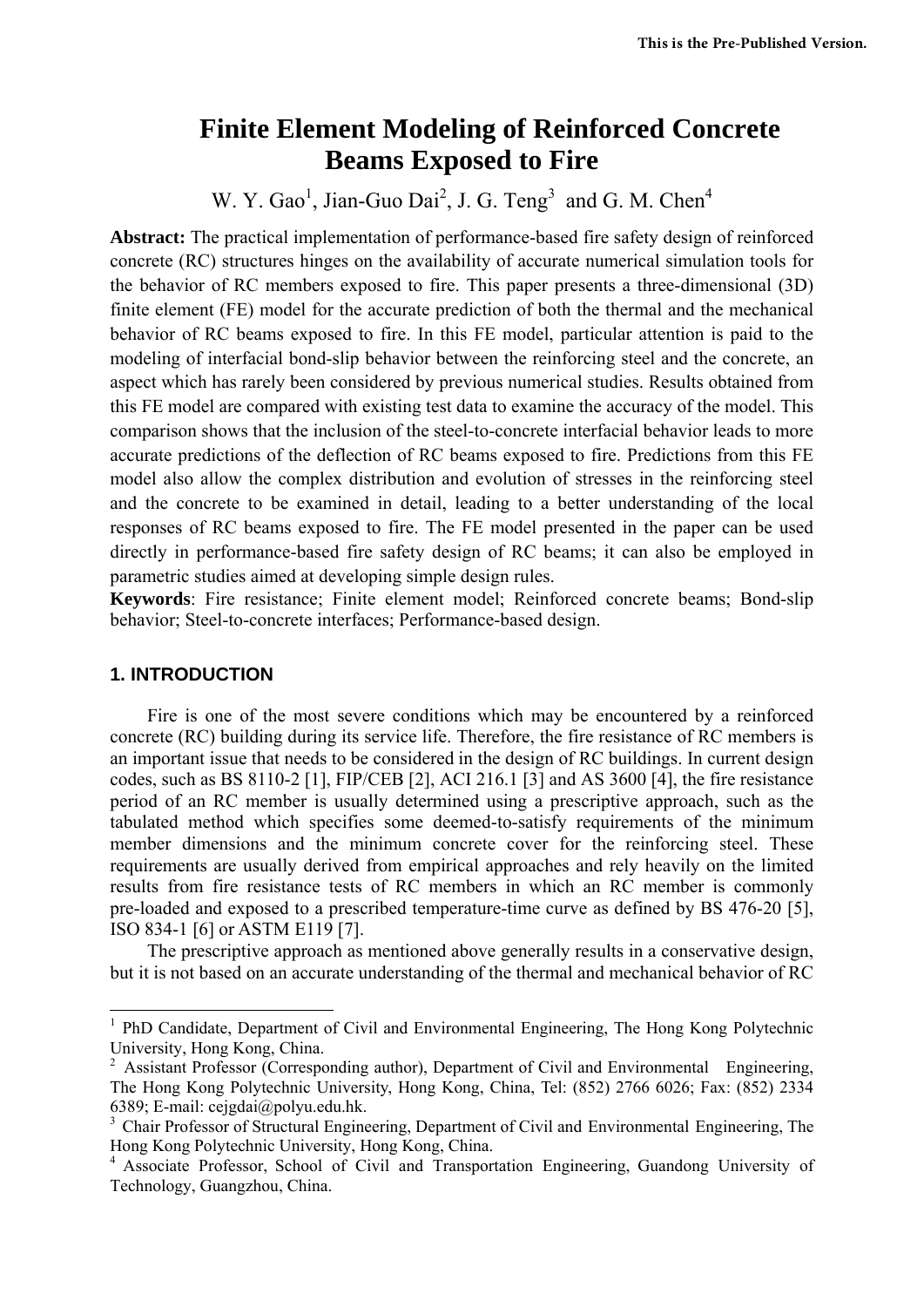members exposed to fire. As a result, the prescriptive approach provides little insight into the effects of many important factors, including the geometrical configuration, load level, restraint condition, temperature-dependent material properties, cracking and tension stiffening behavior of concrete, and acceptable failure criterion of RC members exposed to fire [8,9].

Recent years have seen a gradual transition from the prescriptive approach to the performance-based approach in the fire safety design of RC members since the latter provides a more cost-effective, flexible and rational tool and allows designers to use multiple routes to achieve the required fire safety [10-13]. The performance-based fire safety design approach requires tools for the accurate fire resistance analysis of RC members (or systems), which has motivated the development of numerical simulation tools with the desired capability. Such a numerical simulation tool is generally capable of a three-step analysis: (a) fire scenario analysis, (b) heat transfer analysis, and (c) mechanical response analysis [14-16].

Many numerical models have been presented to simulate the thermal and mechanical behavior of RC beams exposed to fire. In these numerical models, the heat transfer analysis is conducted mostly using the finite difference method or the FE method [8,17-25] although empirical formulas have occasionally been used [26-28]. The mechanical response of RC beams is evaluated using either the traditional sectional analysis [8,18,21,22,24,26,27] or the FE method; in the latter case, beam elements [17-20,25,29-31] or isoparametric four-node quadrilateral elements [32] have both been employed. The focus of the existing studies has been on the reliable prediction of strength degradation, deflection or rate of deflection, which can be used as a performance index to define the fire limit state.

Exposure of an RC beam to elevated temperatures during a fire leads to significant losses in the strength and stiffness of the concrete and the reinforcing steel as well as the bond between them. However, in all existing numerical models, except the model presented in a recent publication by Huang [33], the reinforcing steel is usually assumed to be fully or perfectly bonded to the concrete at elevated temperatures. This assumption may be appropriate for predicting deteriorations in the load-carrying capacity of an RC beam exposed to fire since the critical factors are the temperature history and the deterioration in material strength. However, in performance-based fire safety design, the deflection or the rate of deflection may become a significant performance index for defining the failure limit of an RC member [22]. It is obvious that the bond-slip response of the reinforcing steel may significantly influence the deflection or the rate of deflection of an RC beam at elevated temperatures. Indeed, early pull-out tests found that the bond between steel and concrete degrades faster than the reinforcing steel itself at elevated temperatures [34, 35]. It is worth mentioning that, for an un-bonded post-tensioned RC beam exposed to fire, the bond between steel and concrete in the anchorage zones is a critical issue since sudden structural failure may occur due to the loss of anchorage bond [36].

It should also be mentioned that the tension-stiffening effect of concrete derived from the bond between reinforcing steel and concrete has been widely recognized as a fundamental mechanism that governs the deflection response of an RC member at ambient temperature; it has thus attracted extensive research attention. However, research on RC members subjected to elevated temperatures is still very limited. Recently, Pothisiri and Panedpojaman [37] analyzed the bond degradation and pull-out behavior of reinforcing steel in concrete subject to elevated temperatures by considering the effect of elevated temperature on the tension softening behavior of concrete. Huang [33] modeled both the steel-to-concrete interface and RC beams subjected to elevated temperatures and concluded that the perfect bond assumption in the analysis of RC structures exposed to fire is un-conservative, but he did not propose a bond-stress slip model for the steel-to-concrete interface at elevated temperatures.

Apart from the deflection, another important issue in the performance-based fire safety design of RC members is the localized cracking behavior of reinforced concrete and its effect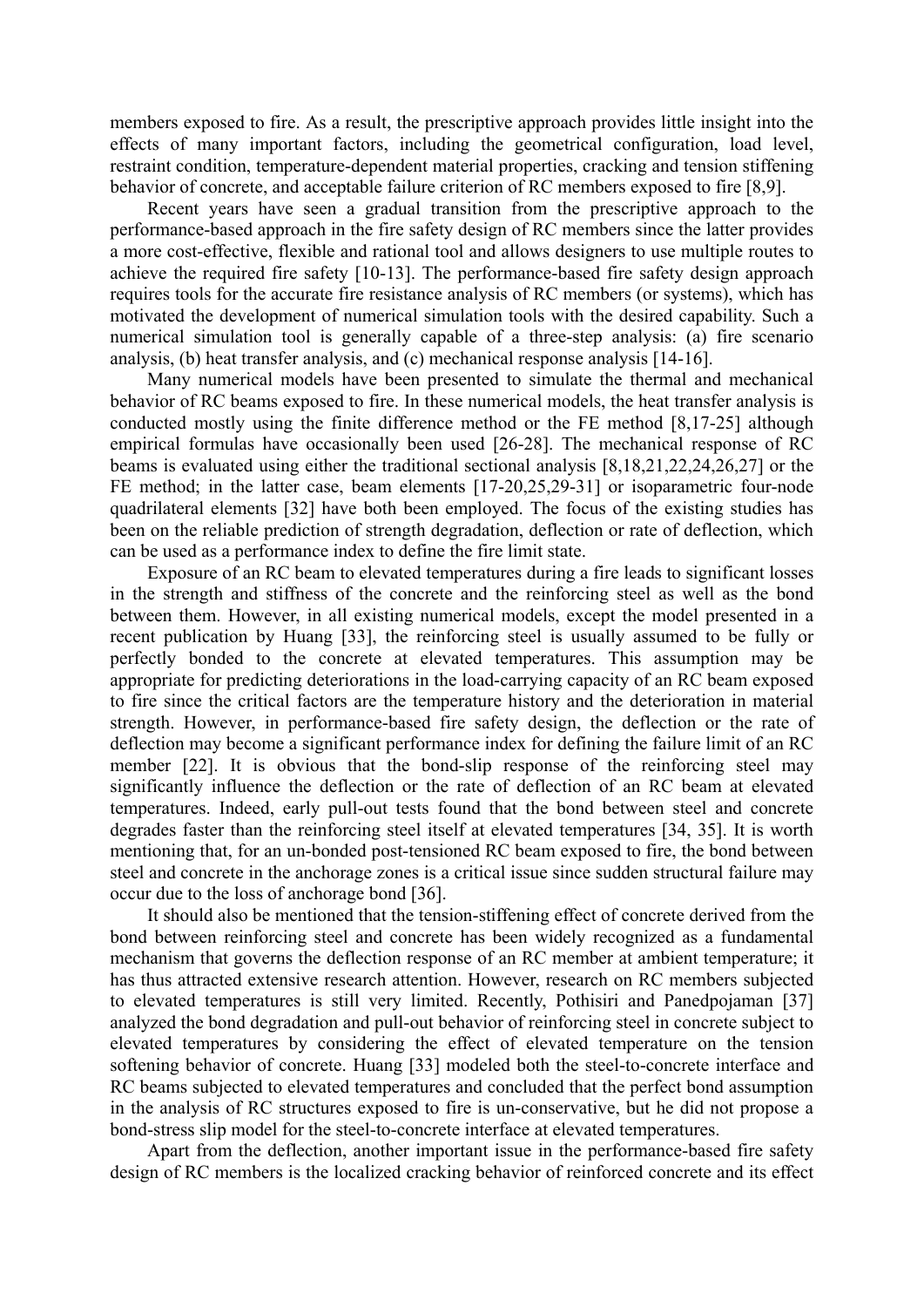on structural integrity, which is usually ignored in the existing numerical models. Concrete cracking in RC beams exposed to fire has a number of important consequences. First, the bond behavior between steel and concrete is associated with the extent of localized damage (crack propagation) in the concrete surrounding the reinforcing steel [38-40]. Second, concrete cracking (and its effect on the bond) affects the local exposure condition of the reinforcing steel. Third, concrete cracking has a significant bearing on structural integrity and post-fire serviceability or reparability; in particular, when the beam is insulated or externally strengthened with a dissimilar layer of material on the beam surface, cracking of concrete may have a serious consequence. Indeed, it has been clearly established that debonding failure of the externally bonded strengthening layer depends strongly on the pattern and widths of cracks in the RC beam [41].

Against the above background, this paper presents a more accurate three-dimensional (3D) FE model for the thermal and mechanical analysis of RC beams exposed to fire. This 3D FE model inherits the important features of existing numerical models with respect to fire scenario analysis, heat transfer analysis and mechanical response analysis. In addition, the model includes a rigorous procedure to account for the tension-stiffening effect of concrete for accurate predictions of cracks and deflections; the latter is achieved through the accurate modeling of the bond behavior between reinforcing steel and interface. The accuracy of the FE model is demonstrated through comparisons with existing test results while its capability is illustrated through an examination of local responses predicted by the model.

# **2. MODELLING OF CONCRETE**

## **2.1. General**

The thermal and mechanical responses of RC beams exposed to fire depend strongly on the material properties of both concrete and reinforcing steel. Extensive studies conducted over the past few decades have led to a comprehensive understanding of the thermal and mechanical properties of concrete and steel at elevated temperatures, and this information is now widely available [9,14,42,43]. The modeling of the behavior of concrete in the present FE model is discussed in this section based on this information while that of reinforcing steel is dealt with in the next section.

### **2.2. Thermal Properties of Concrete**

The thermal conductivity and specific heat capacity of concrete are defined according to EN 1992-1-2 [14] (Figs. 1a and 1b); the density of concrete is taken to have a constant value of 2300 kg/m<sup>3</sup>. The effect of moisture in concrete is implicitly considered by introducing a latent heat of evaporation component to the specific heat capacity of concrete; the value of this latent heat is denoted by  $C_{c,peak}$ , when the temperature is between 100 °C and 115 °C, and decreases linearly when the temperature is between 115  $^{\circ}$ C and 200  $^{\circ}$ C. As shown in Fig.1b,  $C_{c,peak}$  is equal to 1470 J/(kg. °C) and 2020 J/(kg. °C) respectively, for the moisture contents of 1.5% or 3.0% by weight. For other moisture contents, a linear interpolation is adopted.

# **2.3. Constitutive Model for Concrete**

At elevated temperatures, the mechanical behavior of concrete is complex, involving strong nonlinearity, different failure mechanisms under compression and tension (crushing or cracking), and other temperature-dependent effects such as thermal expansion and creep. In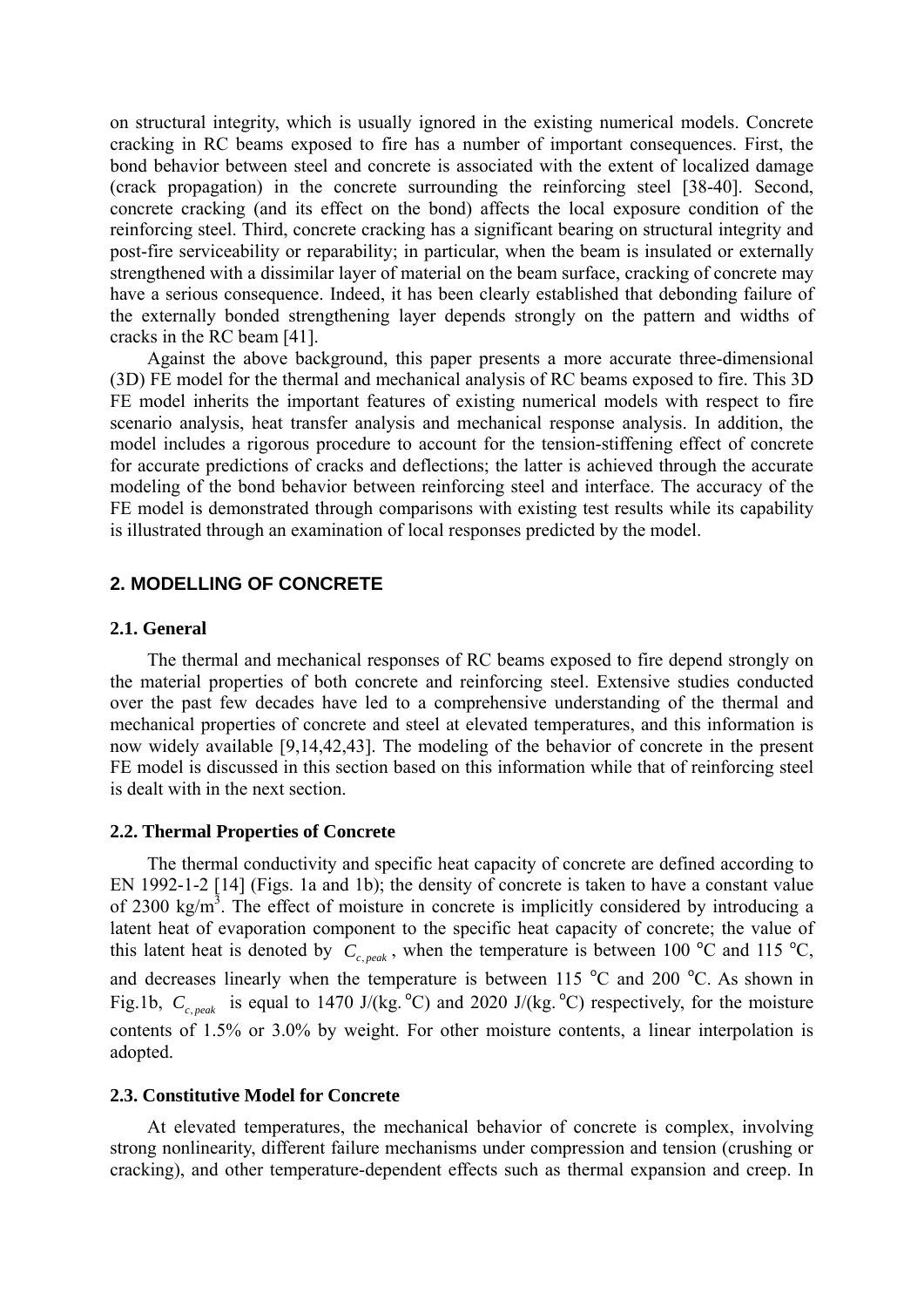the present FE model, the mechanical behavior of concrete is modeled using a damaged plasticity constitutive model [44]. The key aspects of this model are summarized below.

## *2.3.1. Yield surface*

The yield surface used in the constitutive model for concrete was initially proposed by Lubliner et al. [45] and later modified by Lee and Fenves [46] to reflect the different responses of concrete in tension and compression. The yield surface is described by:

$$
F\left(\overline{\sigma}, \widetilde{\varepsilon}_{t}^{p}, \widetilde{\varepsilon}_{c}^{p}\right) = \frac{1}{1 - A}\left(A\overline{I}_{1} + \sqrt{3}\overline{J}_{2} + B\left\langle\overline{\sigma}_{\max}\right\rangle - C\left\langle-\overline{\sigma}_{\max}\right\rangle\right) - \overline{\sigma}_{c}\left(\widetilde{\varepsilon}_{c}^{p}\right)
$$
(1)

where  $\tilde{\epsilon}_t^p$  and  $\tilde{\epsilon}_c^p$  are the equivalent tensile and compressive plastic strains, which are determined from uniaxial tension and compression tests, respectively;  $\overline{I}_1$  and  $\overline{J}_2$  are the first effective stress invariant and the second effective deviatoric stress invariant, respectively;  $\sigma_{\text{max}}$  denotes the algebraic maximum eigenvalue of the effective stress tensor  $\sigma$ (Compressive stresses are defined as negative while tensile stresses are defined to be positive);  $\langle \rangle$  is the McAuley bracket (i.e.  $\langle x \rangle = x$  for  $x \ge 0$  and  $\langle x \rangle = 0$  for  $x < 0$ ); and *A*, *B* are dimensionless material constants and can be calculated using the following equations:

$$
A = \frac{f_{bo,T} - f_{co,T}}{2f_{bo,T} - f_{co,T}} \qquad 0 \le A \le 0.5
$$
 (2)

$$
B\left(\tilde{\varepsilon}_{t}^{p},\tilde{\varepsilon}_{c}^{p}\right)=\frac{\overline{\sigma}_{c,T}\left(\tilde{\varepsilon}_{c}^{p}\right)}{\overline{\sigma}_{t,T}\left(\tilde{\varepsilon}_{t}^{p}\right)}(1-A)-(1+A)
$$
\n(3)

where  $f_{bo,T}$  is the initial equibiaxial compressive yield stress at temperature *T*; and  $f_{co,T}$ and  $f_{\text{tot}}$  are the initial uniaxial compressive and tensile yield stress at temperature *T*, respectively. The value of  $f_{\text{ho T}}/f_{\text{cor}}$  increases with the temperature because the uniaxial compressive strength degrades faster than the biaxial compressive strength, causing the yield surface to exhibit a nearly elliptical shape at low temperatures but to become egg-shaped at elevated temperatures [47]. Based on experimental data, it has been proposed that the ratio  $f_{bo,T}$  /  $f_{co,T}$  starts with a value of 1.16 at 20 °C and increases linearly to 1.30 at 300 °C and up to 1.70 at 750 °C [48].  $\overline{\sigma}_{c,T}(\tilde{\varepsilon}_c^p)$  and  $\overline{\sigma}_{t,T}(\tilde{\varepsilon}_t^p)$  are the effective uniaxial compressive stress and effective uniaxial tensile stress respectively which can be determined from the corresponding uniaxial stress-strain relationships under compression ( $\sigma_{cT}$ ,  $\varepsilon_c$ ) and tension  $(\sigma_{tT}, \varepsilon_t)$  at temperature *T* :

$$
\overline{\sigma}_{c,T}\left(\tilde{\varepsilon}_c^p\right) = \frac{\sigma_{c,T}}{\left(1 - d_c\right)} = E_{o,T}\left(\varepsilon_c - \tilde{\varepsilon}_c^p\right)
$$
(4)

$$
\overline{\sigma}_{t,T}\left(\tilde{\varepsilon}_t^p\right) = \frac{\sigma_{t,T}}{\left(1 - d_t\right)} = E_{o,T}\left(\varepsilon_t - \tilde{\varepsilon}_t^p\right)
$$
\n(5)

where  $E_{\rho T}$  is the initial undamaged elastic modulus at temperature *T*;  $d_c$  and  $d_t$  are the damage variables used to define stiffness degradations in compression and tension, respectively. The definition of damage variables is important in modeling shear failures in RC beams as the shear retention factor is dependent upon the damage variables [41]. In the present study, no damage was defined as shear failure is not a critical failure mode under consideration. In biaxial compression where  $\sigma_{\text{max}} = 0$ , the surface defined above becomes the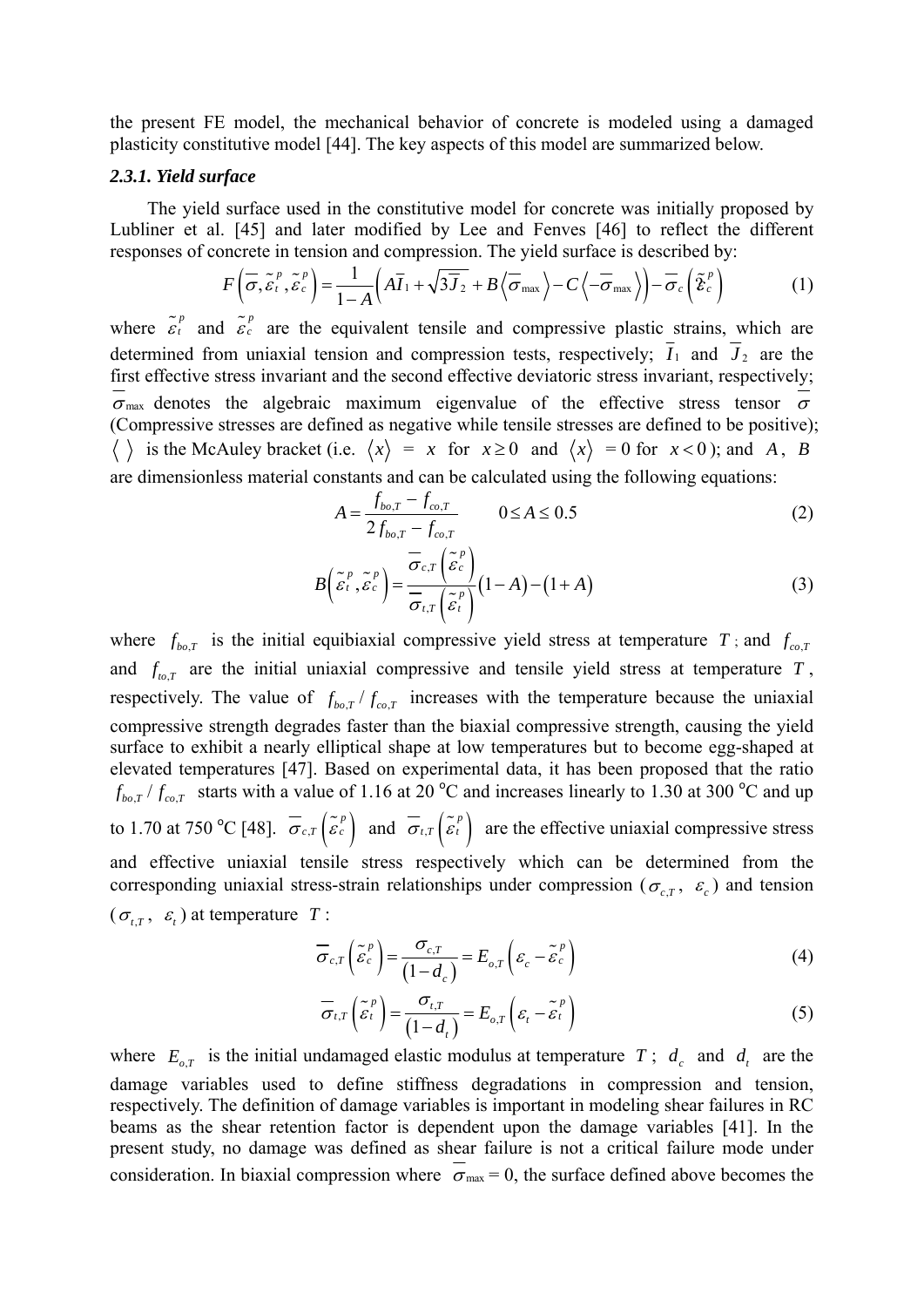Drucker-Prager yield function. The coefficient *C* is only required for triaxial compressive stress states, when  $\sigma_{\text{max}} < 0$  and a typical value of  $C = 3$  is recommended for normal concrete by Lubliner et al. [45].

## *2.3.2. Compressive behavior of concrete*

The response of concrete under compression is assumed to be linear elastic until the initial yield surface is reached. The subsequent yield surfaces (i.e. loading surfaces) are controlled by a hardening variable, which is a function of the equivalent plastic strain. Therefore, based on the concept of effective stress and equivalent plastic strain, it is possible to find loading surfaces under multiaxial compression from the uniaxial compressive stress-strain relationship. In the present study, the Eurocode model [14] is adopted to define the uniaxial compressive stress-strain relationship of concrete at elevated temperatures. The compressive response of concrete is assumed to be linear elastic until the axial stress reaches the initial uniaxial yield stress which is taken to be 0.33  $f_{c,T}$  ( $f_{c,T}$  denotes the uniaxial compressive strength of concrete at temperature *T* ). This is followed by a strain-hardening curve up to the peak compressive stress and then a descending branch representing the post-peak softening behavior of concrete.

# *2.3.3. Tensile behavior of concrete*

Before cracking, the tensile behavior of concrete is assumed to be linear elastic. The behavior of cracked concrete is simulated using an elastic-plastic constitutive model (which is a smeared crack approach) in combination with the crack band model [49]. In this smeared crack model, crack initiates when the specified yield surface (i.e. which is the same as the failure surface for tension-dominated behavior) is reached. Consequently, the tensile stress within the crack band gradually decreases while the strain increases (referred to as tension softening). In a smeared crack model, the predicted strain of cracked concrete depends on the element size [50]. In order to obtain objective (i.e. mesh-insensitive) results, a tensile stress-crack opening displacement curve rather than a tensile stress-strain curve is needed to define the softening behavior of cracked concrete. Such a tensile stress-crack opening displacement curve is defined in terms of material parameters such as the tensile strength and the fracture energy of the concrete [51]. The tensile strength  $f_{tT}$  at temperature *T* is taken as 0.1  $f_{cT}$  [52]. The fracture energy  $G_f$  of concrete at ambient temperature is determined using the following equation [53]:

$$
G_f = \left(0.0469 d_a^2 - 0.5 d_a + 26\right) \left(\frac{f_{co}}{10}\right)^{0.7} \tag{6}
$$

where  $f_{co}$  is the compressive strength of concrete at ambient temperature;  $d_a$  is the maximum coarse aggregate size. For concrete beams analyzed in this study,  $d_a = 20$  mm is assumed if this information is not reported. Very limited test results are available on the effect of elevated temperature on the fracture energy of concrete probably because the determination of fracture energy of concrete at elevated temperatures requires sophisticated measurements. Existing tests on the fracture energy of concrete at elevated temperatures were conducted using different test methods and different types of test specimens [54-59]. In addition, the loading tests in these studies were not always conducted at elevated temperatures [54,57]; that is, loading tests in some of these studies were conducted at an ambient temperature after the specimen had cooled down [55-59]. The existing test data suggest that the fracture energy of concrete does not show clear dependence on temperature (as shown in Fig.2a). In Fig. 2a, results from loading tests conducted at both elevated and ambient temperatures are included,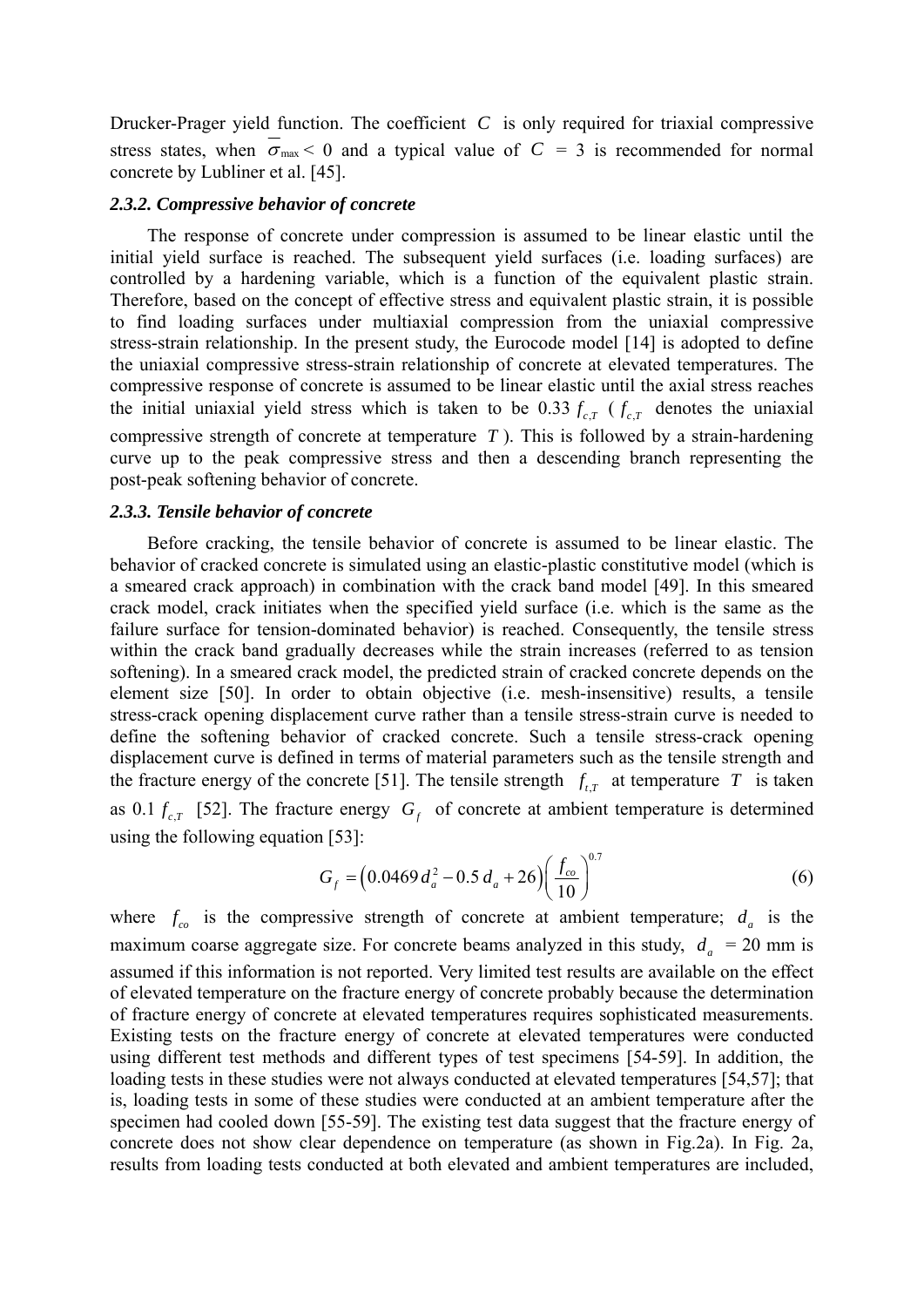and the fracture energy of concrete at elevated temperatures is normalized by the value obtained at ambient temperature. Therefore, the fracture energy of concrete is assumed to be independent of temperature in the present FE model. Based on Ellobody and Bailey [52], a linearly descending branch is used in the present FE model to describe the relationship between the tensile stress and the crack opening displacement of concrete (Fig. 2b); a small residual tensile stress  $(0.05 f_{t,T})$  is assumed when  $w > 0.95 w_u$  where *w* is the crack opening displacement of concrete and  $w_{\mu}$  is the calculated stress-free crack opening displacement, to avoid possible difficulty in achieving numerical stability.

# *2.3.4. Poisson's ratio*

Based on the test data of Marechal [60] and a model proposed by Elghazouli and Izzuddin [61], the Poisson's ratio of concrete is taken as 0.20 at  $20^{\circ}$ C and to remain constant until 150 °C. Beyond the latter temperature, the Poisson's ratio is assumed to decrease linearly to 0.1 at 400 $\degree$ C and to further decrease linearly down to zero at 1200 $\degree$ C.

### *2.3.5. Decomposition of strain*

The total strain of concrete at elevated temperatures includes four parts: the free thermal strain, the instantaneous stress-induced strain, the classical creep strain, and the transient creep strain [62-65], as shown in the following expression:

$$
\varepsilon_{tot} = \varepsilon_{th}(T) + \varepsilon_{\sigma}\left(\overline{\sigma}, T\right) + \varepsilon_{cr}\left(\overline{\sigma}, T, t\right) + \varepsilon_{tr}\left(\overline{\sigma}, T\right) \tag{7}
$$

where  $\varepsilon_{tot}$  is the total strain; *t* is the fire-exposure time;  $\varepsilon_{\sigma}$  is the stress-induced strain obtained from the above-mentioned constitutive law;  $\varepsilon$ <sub>th</sub> is the free thermal strain and is determined according to EN 1992-1-2 [14];  $\varepsilon_r$  is the classical creep strain and can be ignored due to its small value compared to the other three components; and  $\varepsilon_{rr}$  is the transient creep strain which is defined as a function of stress and temperature. Transient creep appears only during the first heating cycle but not during the subsequent cooling and heating cycles [62]. It is noted that the uniaxial compressive stress-strain relationship provided by the EN 1992-1-2 [14] has implicitly incorporated the effect of transient creep as pointed out in previous studies [65,67,68]; furthermore, transient creep exists for concrete in compression rather than in tension. Therefore, the transient creep strain is not considered as a separate strain component in the present FE model. The phenomenon of concrete spalling is not considered in the present model since how it should be modeled is still controversial [69,70]. Besides, the concrete spalling has a minor effect on the fire performance of the RC beams analyzed in this study as they were made of normal strength concrete.

## **3. MODELLING OF STEEL**

#### **3.1. Thermal properties of steel**

The temperature-dependent variations of thermal conductivity and specific heat capacity of steel as specified in EN 1993-1-2 [71] are adopted in the present FE model. The density of steel is taken to be 7800 kg/m<sup>3</sup>.

# **3.2. Constitutive model for steel**

The total strain of steel at elevated temperatures includes two parts: the free thermal strain  $\varepsilon_{th}$  and the stress-induced strain  $\varepsilon_{\sigma}$  (i.e. tensile stress-strain curve). Both are defined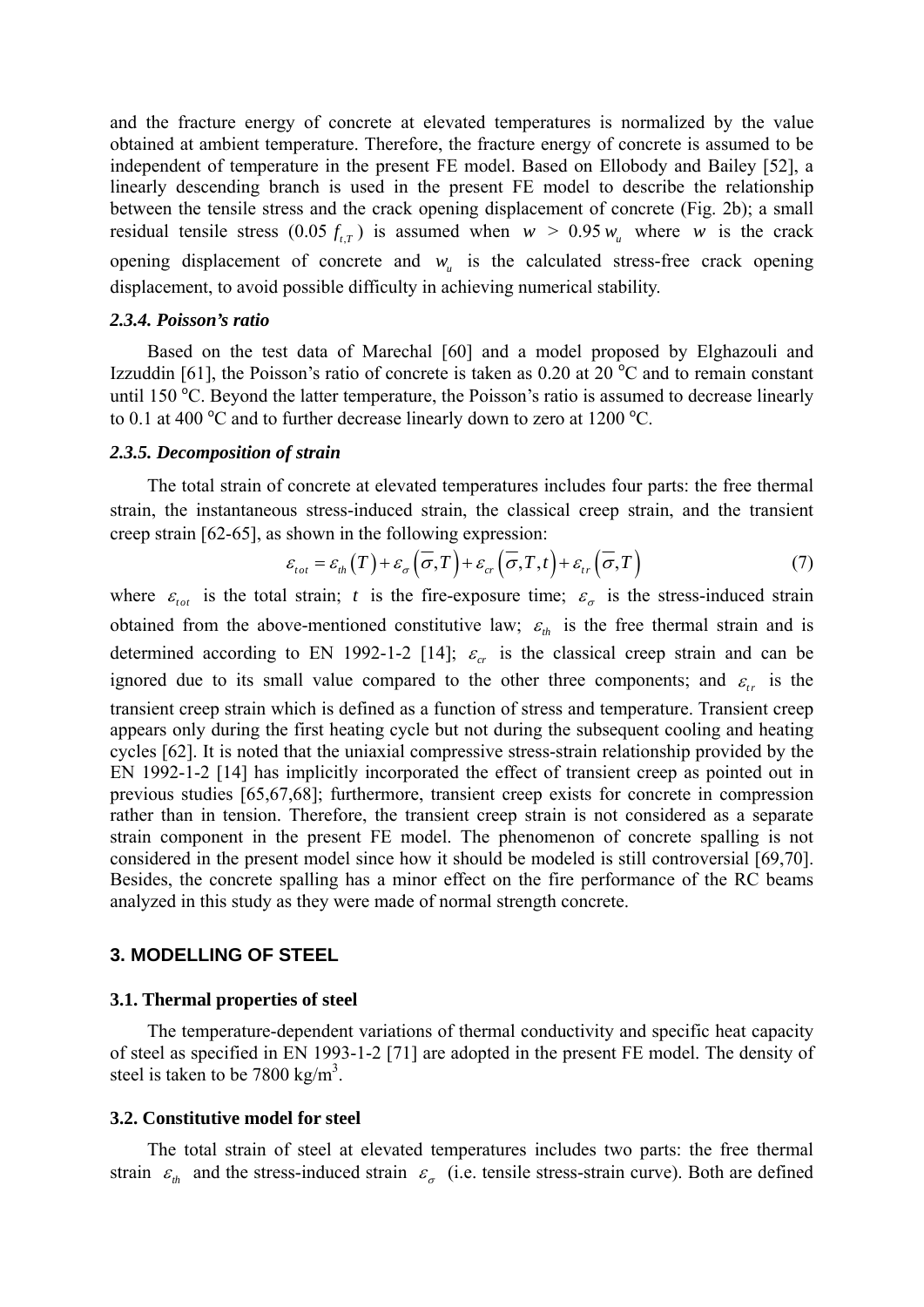in the present FE model according to EN 1992-1-2 [14].

# **4. MODELLING OF STEEL-TO-CONCRETE INTERFACES**

Plain concrete under tension exhibits a softening post-peak response. In RC members, the tensile behavior of cracked concrete is more complicated due to bond interaction with the reinforcing steel. Although the tensile concrete located between flexural cracks does not significantly affect the load-bearing capacity of an RC beam, its ability to carry some tensile stresses after cracking does offer a stiffening effect to the steel bars. This stiffening effect is realized through the bond between the steel tension bars and the surrounding concrete and is referred to as the tension-stiffening phenomenon. Accurate modeling of this tension-stiffening effect, by accounting for slips between the steel bars and the concrete, is important in predicting the deflection of RC beams in the post-cracking range of concrete.

To model the tension-stiffening effect, various approaches have been explored. Scanlon and Murray [72] proposed the use of an average stress-strain relationship for the tensile concrete in the descending branch. Gilbert and Warner [73] proposed to modify the stress-strain relationship of the tension steel to indirectly consider the contribution of concrete on the basis of the assumption that the concrete has zero tensile resistance after cracking. These empirical approaches are able to account for the tension stiffening effect at the member level but not at the local level. A more generic approach is based on the modeling of local bond stress-slip responses of the steel-to-concrete interface using fictitious spring elements [74-77]. In a typical FE implementation of this approach, the concrete and the reinforcing steel are represented by two different sets of elements, and node pairs at the interface (i.e. at the same location) are connected using interfacial spring elements. In the present 3D FE model, three spring elements are used at each node pair: one to represent the shear bond behavior according to a bond-slip relationship and the other two to represent the normal bond behavior in the vertical directions; the latter are assumed to be rigid [78] for simplicity by assigning a large spring stiffness to the normal springs.

Limited experimental work exists on the bond behavior between reinforcing steel and concrete at elevated temperatures. The earliest pull-out test at elevated temperatures found in the published literature was conducted by Milovanov and Salmanov [79]. Their specimens were heated to several elevated temperatures and then allowed to cool down to ambient temperature before testing. In later studies, pull-out tests were conducted either at elevated temperatures [34,35,80] or at ambient temperature after cooling [80-82]. These test results suggest that the degradation of bond strength due to a temperature increase is slightly greater than that of the tensile strength of steel [34,35,81,82]. Moreover, the test results show that the degree of bond strength loss is influenced by the steel bar type (deformed or smooth), rib area and surface roughness of deformed bar, and type of aggregate. In addition, the details of the test method adopted, including the heating rate, size and shape of specimen, loading rate, and location of the reinforcing bar were also found to affect the test results. Fig.3 provides a summary of the existing pull-out test results for deformed steel bars, indicating a wide scatter; the bond strength at elevated temperature is normalized by its value at ambient temperature for clearer comparison. The diameters of the steel bars covered by Fig. 3 range from 12 mm to 20 mm while their embedded lengths range from 40 mm to 300 mm. While the bond strength generally decrease as the temperature increases, some of the test results show an opposite trend in the initial range of elevated temperatures up to around  $300^{\circ}$ C. This unexpected increase is attributed to slightly different thermal expansion coefficients (e.g. increased confinement from the concrete to the steel) as the mechanical properties of both concrete and steel are unlikely to have changed within this temperature range. The complex scatter of the test data means difficulty in formulating an explicit equation to represent them. For the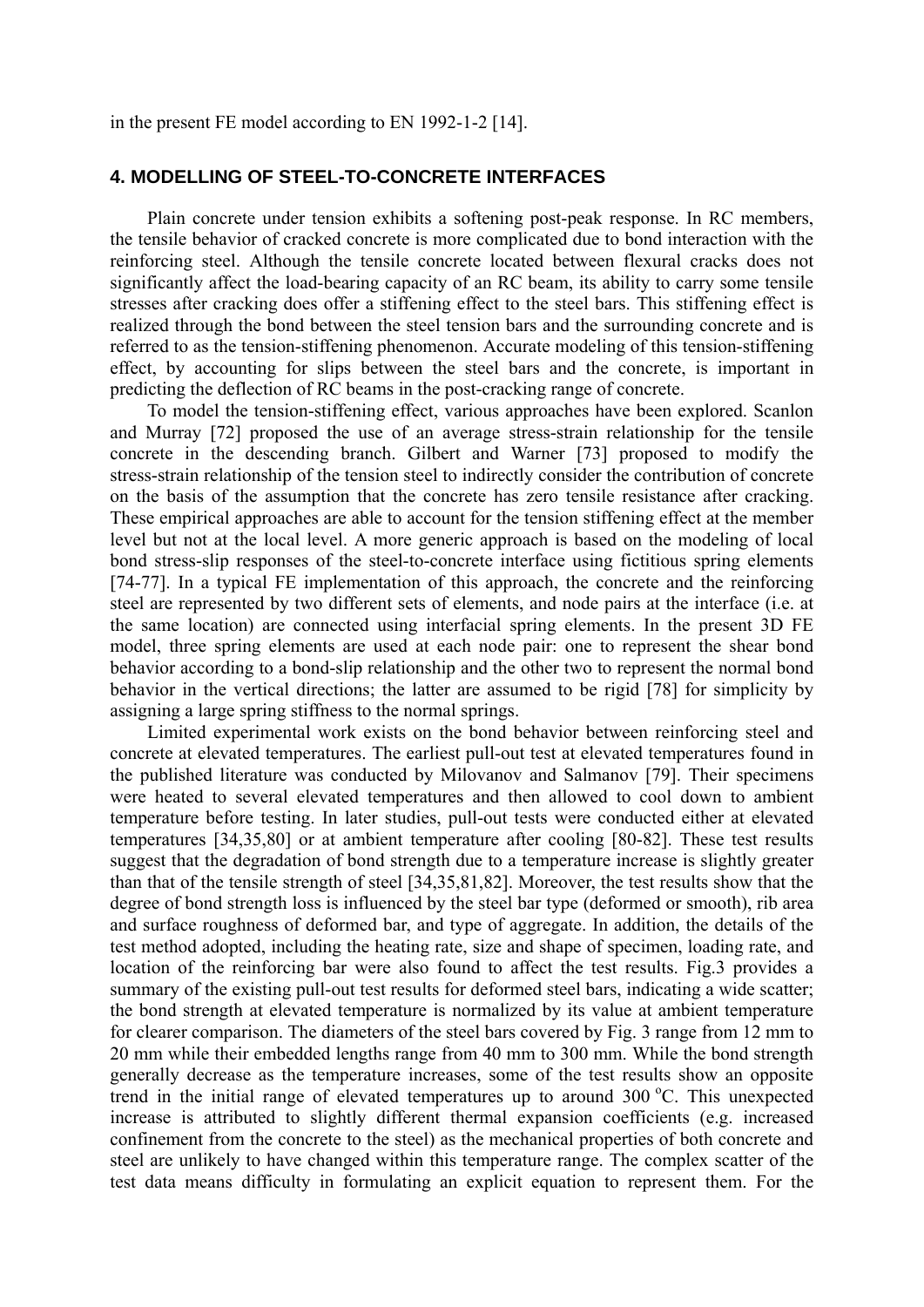purpose of the present study, an "upper-bound" and a "lower-bound" trend line for the normalized bond strength variation are proposed for incorporation into the FE model to reflect the effect of temperature-induced bond strength loss on the deflection of RC beams. The upper-bound line is taken to have a value of 1.25 at 300 °C and to decrease to 0.63 at 800 °C; the "lower-bound" line is taken to have a value of  $0.75$  at  $400\degree$ C and to decrease to  $0.15$  at  $700\,^{\circ}$ C (Fig.3).

No information has been found in the published literature on the local bond-slip relationship of reinforcing steel at elevated temperatures. In the present FE model, the CEB-FIP bond-slip model for reinforcing steel is adopted to depict ambient temperature behavior; it is also modified for the prediction of bond-slip behavior at elevated temperatures by incorporating bond strength deteriorations as discussed above. That is, the bond-slip curve for a given elevated temperature is assumed to differ from a corresponding ambient temperature curve only in the value of the peak bond shear stress. Given the limited test data available, this assumption represents a realistic approach, and any future refinement of the bond-slip model for elevated temperatures can be easily incorporated into the FE model presented here. Based on the above considerations, the bond-slip model of reinforcing steel is given as follows:

$$
\tau_{s,T} = \tau_{max,T} \left(\frac{s}{s_1}\right)^{0.4} \qquad \qquad s \le s_1 \tag{8.1}
$$

$$
\tau_{s,T} = \tau_{\max,T} \tag{8.2}
$$

$$
\tau_{s,T} = \tau_{\max,T} - \frac{\tau_{\max,T} - \tau_{f,T}}{s_3 - s_2} (s - s_2) \quad s_2 < s \le s_3 \tag{8.3}
$$

$$
\tau_{s,T} = \tau_{f,T} \tag{8.4}
$$

where  $\tau_{\tau}$  is the local bond stress at temperature *T*; *s* is the interfacial slip between reinforcing steel and concrete;  $s_1$ ,  $s_2$  and  $s_3$  are assumed to be independent of temperature and are equal to 0.6 mm, 0.6 mm, and 1.0 mm respectively;  $\tau_{max,T}$  is the peak bond stress at temperature *T* , which is proportional to the normalized bond strength as shown in Fig. 3; and  $\tau_{f,T}$  (= 0.15  $\tau_{max,T}$ ) is the residual bond strength at large slips (>1.0 mm). As a result, a set of temperature-dependent bond-slip curves can be derived (Figs. 4a and 4b) for both the upper-bound and the lower-bound conditions. Following the existing studies [74-77], fictitious spring elements were used to represent the bond-slip response of the steel-to-concrete interface at elevated temperatures in the present FE model. Therefore, the tangential force transmitted via a spring element parallel to a single reinforcing steel bar is found from the following equation:

$$
F_{b,T} = \pi \times D \times l_s \times \tau_{s,T} \tag{9}
$$

where *D* is the diameter of the reinforcing bar;  $l<sub>s</sub>$  is the average length of the two adjacent elements and  $\tau_{ST}$  is the bond stress calculated from Eqs. 8.1-8.4.

# **5. FINITE ELEMENT ANALYSIS**

The FE software package ABAQUS [44] was used to realize the proposed FE model. The temperature-dependent bond-slip model described above was implemented into ABAQUS as a user-defined spring element. The constitutive models for concrete and steel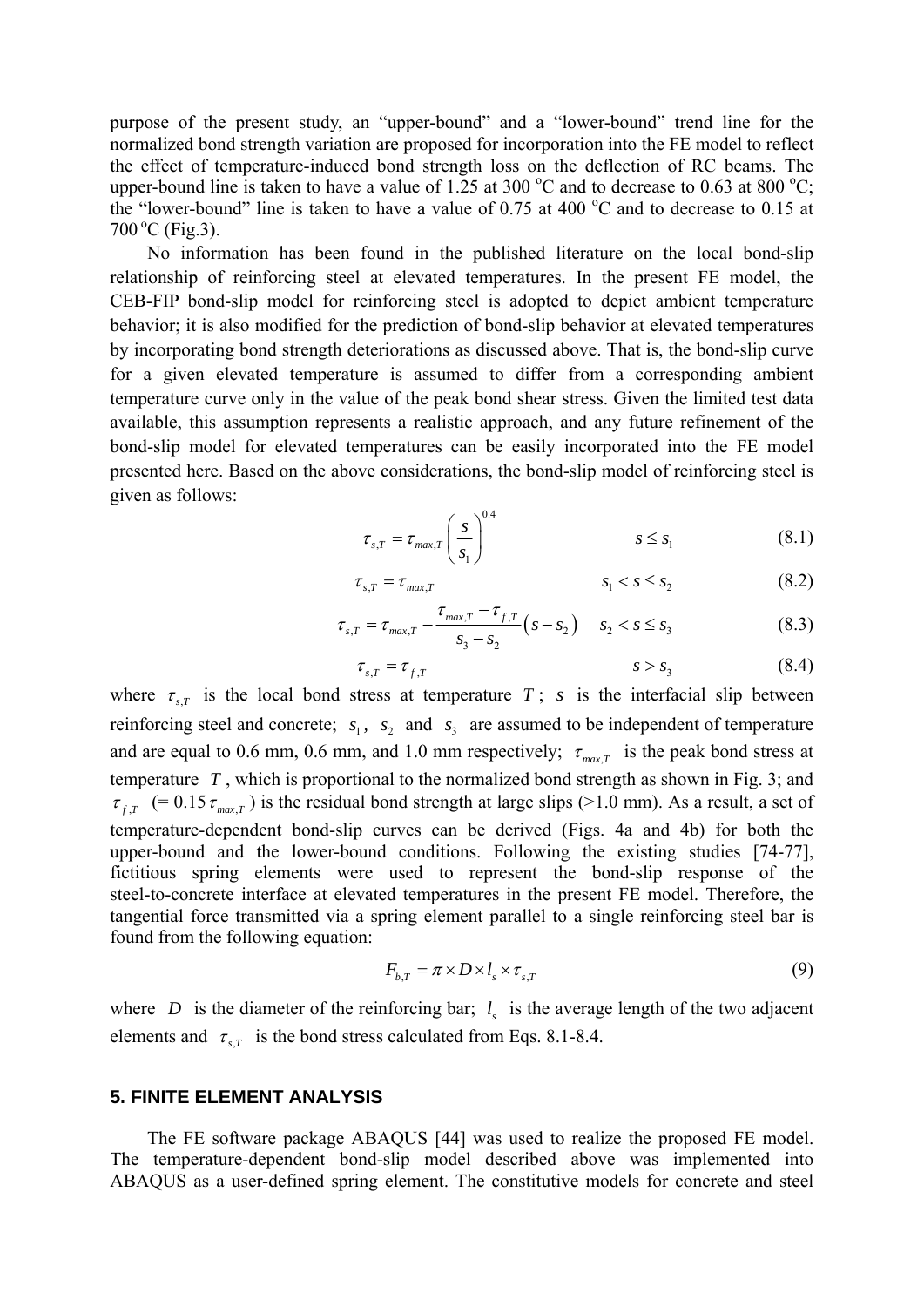were defined within the framework of the software package; the modeling of RC beams exposed to fire was undertaken using the sequentially coupled thermo-mechanical procedure. In this procedure, the mechanical analysis depends on the heat transfer analysis, but no reverse dependency exists. Therefore, the FE analysis included three steps: (a) a fire scenario analysis to determine the temperature evolution of a compartment fire; (b) a heat transfer analysis of the RC beam exposed to this fire; and (c) a mechanical analysis based on the heat transfer analysis.

## **5.1. Fire Scenario Analysis**

The temperature evolution inside a compartment fire can be evaluated by means of the two-zone fire model or computational fluid dynamics (CFD). The two-zone fire model (based on the division of a given compartment into a top hot-layer and a bottom cold-layer) has been implemented into several free programs, such as Ozone (developed at the University of Liege, Belgium [83]) and CFAST (developed at the National Institute of Standard and Technology (NIST), United States [84]). The rapid growth of computational power as well as CFD has also led to the development of CFD-based field models such as the computer program FDS (developed at NIST, United States [85]). In principle, the present FE model is capable of fire resistance analysis of RC beams exposed to any given temperature-time curve of a real compartment fire. However, since the available fire resistance tests of RC beams were conducted under the standard fire following ASTM E119 [7] or ISO 834-1 [6], the standard temperature-time relationship was employed in all the fire resistance numerical simulations presented in this paper.

## **5.2. Heat Transfer Analysis**

To obtain the transient temperature field of an RC beam in a fire, three modes of heat transfer, namely convection, radiation and conduction should be appropriately considered. In a fire test furnace, heat fluxes flow to the outermost surfaces of the RC beam and exchange heat with them by convection and radiation, whereas heat transfer occurs within the concrete body through conduction. The time-dependent distribution of the temperature gradient in an RC beam is described by Fourier's differential equation for heat conduction [36]:

$$
\frac{\partial}{\partial x}\left(k\frac{\partial T}{\partial x}\right) + \frac{\partial}{\partial y}\left(k\frac{\partial T}{\partial y}\right) + \frac{\partial}{\partial z}\left(k\frac{\partial T}{\partial z}\right) + Q = \rho c \frac{\partial T}{\partial t}
$$
(10)

where  $k$ ,  $\rho$  and  $c$  denote the temperature-dependent thermal conductivity, density and specific heat capacity, respectively;  $Q$  is the inherently generated heat; and  $t$  is the time variable. For the purpose of heat transfer analysis of an RC beam, the inherently generated heat *Q* is not active (i.e.  $Q = 0$ ). The solution of the above differential equation requires the initial temperature distribution and proper boundary conditions. The initial temperature distribution in an RC beam at  $t = 0$  is described by:

$$
T(x, y, z, t)|_{t=0} = T_0(x, y, z)
$$
\n(11)

where  $T_0(x, y, z)$  is the ambient temperature of the test specimen; in an actual fire test, its value is usually measured using thermocouples and the measured value varies from one test to another.

The heat fluxes exchange heat with the outermost surfaces of the RC beam via convection and radiation, which can be depicted by means of the Robin boundary conditions [36]: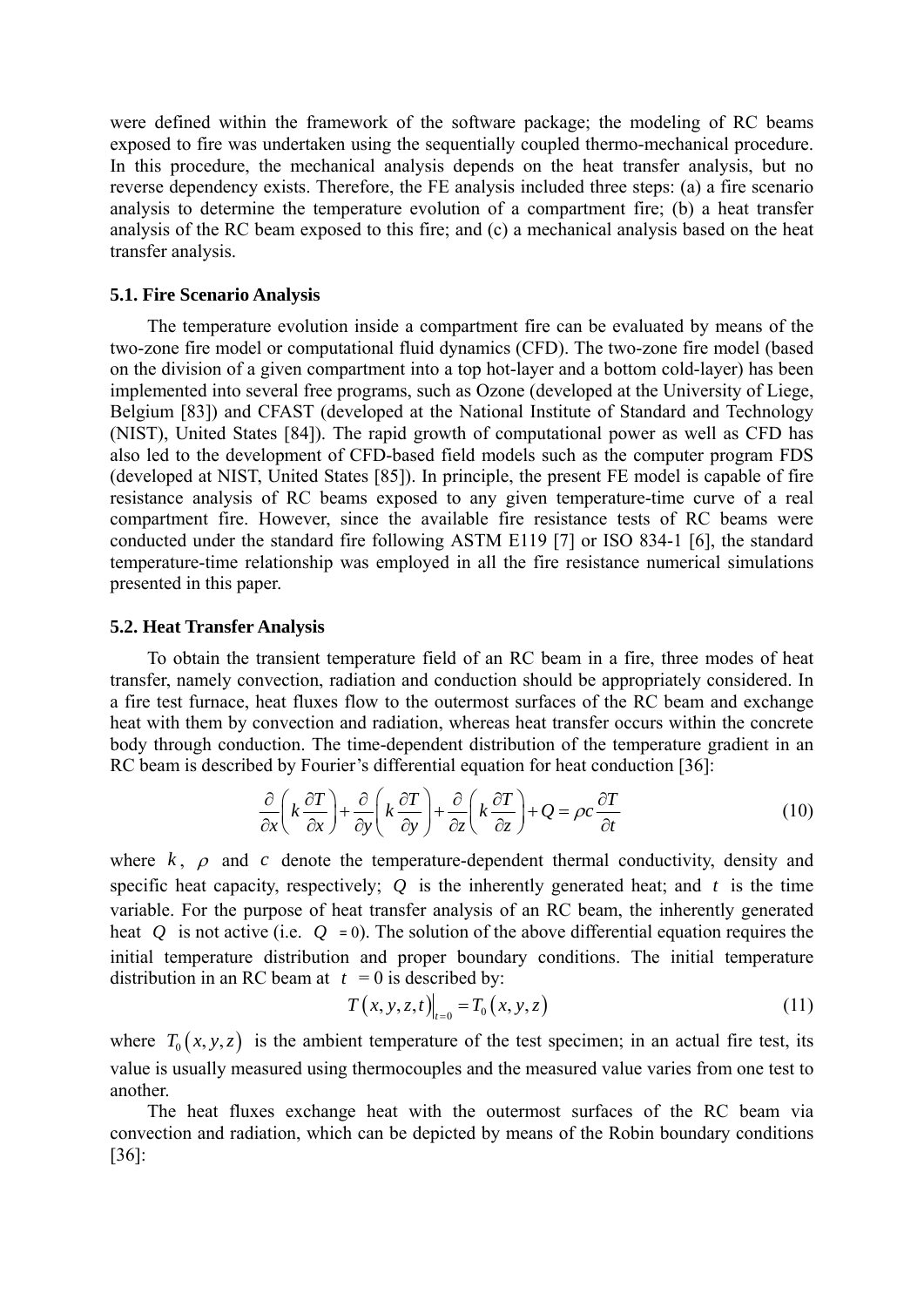$$
-k\frac{\partial T}{\partial n} = h_c(T - T_f) + \sigma \varepsilon_m \varepsilon_f \left[ \left(T - T_z\right)^4 - \left(T_f - T_z\right)^4 \right] \tag{12}
$$

where *n* represents the outward normal direction of the beam surface;  $h_c$  is the convective heat transfer coefficient and the value is taken as 25 W/(m<sup>2</sup>.K) [86];  $T_f$  denotes the fire temperature measured in the furnace or determined from the standard fire curve;  $T<sub>z</sub>$  is the absolute zero temperature;  $\sigma$  is the Stefan-Boltzmann constant and is equal to 5.67  $\times$  10<sup>-8</sup> W/(m<sup>2</sup>.K<sup>4</sup>);  $\varepsilon_m$  and  $\varepsilon_f$  are the heat emissivities of the exposed surfaces and the fire, respectively. According to EN 1991-1-2 [86],  $\varepsilon_f = 1.0$  for the standard fire condition, and  $\varepsilon_m$  = 0.8 for concrete. For the un-exposed surfaces, a constant value of 9 W/(m<sup>2</sup>.K) is assumed for the convective heat transfer coefficient  $h_c$ . In the FE heat transfer analysis of the present study, the concrete and the reinforcing steel were modeled using eight-node continuum (DC3D8) and two-node link (DC1D2) thermal elements, respectively.

#### **5.3. Mechanical Response Analysis**

During the mechanical response analysis, the FE mesh remained the same as that used in the preceding heat transfer analysis, but the thermal elements were replaced with stress elements, which were the eight-node continuum element with reduced integration (C3D8R) for concrete and the two-node link element (T3D2) for the reinforcing steel. The total fire exposure period was divided into small time steps. The magnitude of each time step was automatically chosen by the computer program, and the minimum time step adopted was very small (i.e.  $t_i = 0.2$  min) to ensure numerical convergence even for a highly nonlinear problem. To investigate the convergence of the FE mesh, the beam tested by Wu et al. [87], with a section of 200 mm  $\times$  400 mm, was modeled using different meshes. Converged results for the displacement response of the beam (i.e. with a displacement tolerance of 1%) were achieved when an element size of 25 mm  $\times$  25 mm  $\times$  25 mm was used. Therefore, this element size was adopted in all the subsequent numerical simulations to strike a good balance between accuracy and efficiency.

As RC beams in fire generally experience large deflections, the effect of geometric nonlinearity was included in FE analysis using the updated Lagrangian method [44]. Similar to other studies [25,88], the Newton-Raphson method was employed as the solution method with a tolerance of 0.05 for the displacement norm as the convergence criterion. In addition, the line search function [89,90] was activated to achieve more rapid convergence.

## **6. VALIDATION OF THE FE MODEL**

RC beams tested under fire by Wu et al. [87], Lin et al. [91] and Dotreppe and Franssen [17] respectively were selected and analyzed to illustrate the capability and accuracy of the present FE model. These tests were selected because their results have been reported in detail to facilitate FE simulations and detailed comparisons.

### **6.1. Tests by Wu et al. [87]**

As part of a joint research project on the fire resistance of housing in China between the Fire Bureau of China and the Institute for Research in Construction of Canada, three RC beams were tested at Tianjin Fire Research Institute, China [87]. These beam specimens (Beam I, Beam II and Beam III) were designed to be identical. The dimensions and reinforcement details of these beams are shown in Fig. 5. The reinforcing steel had a yield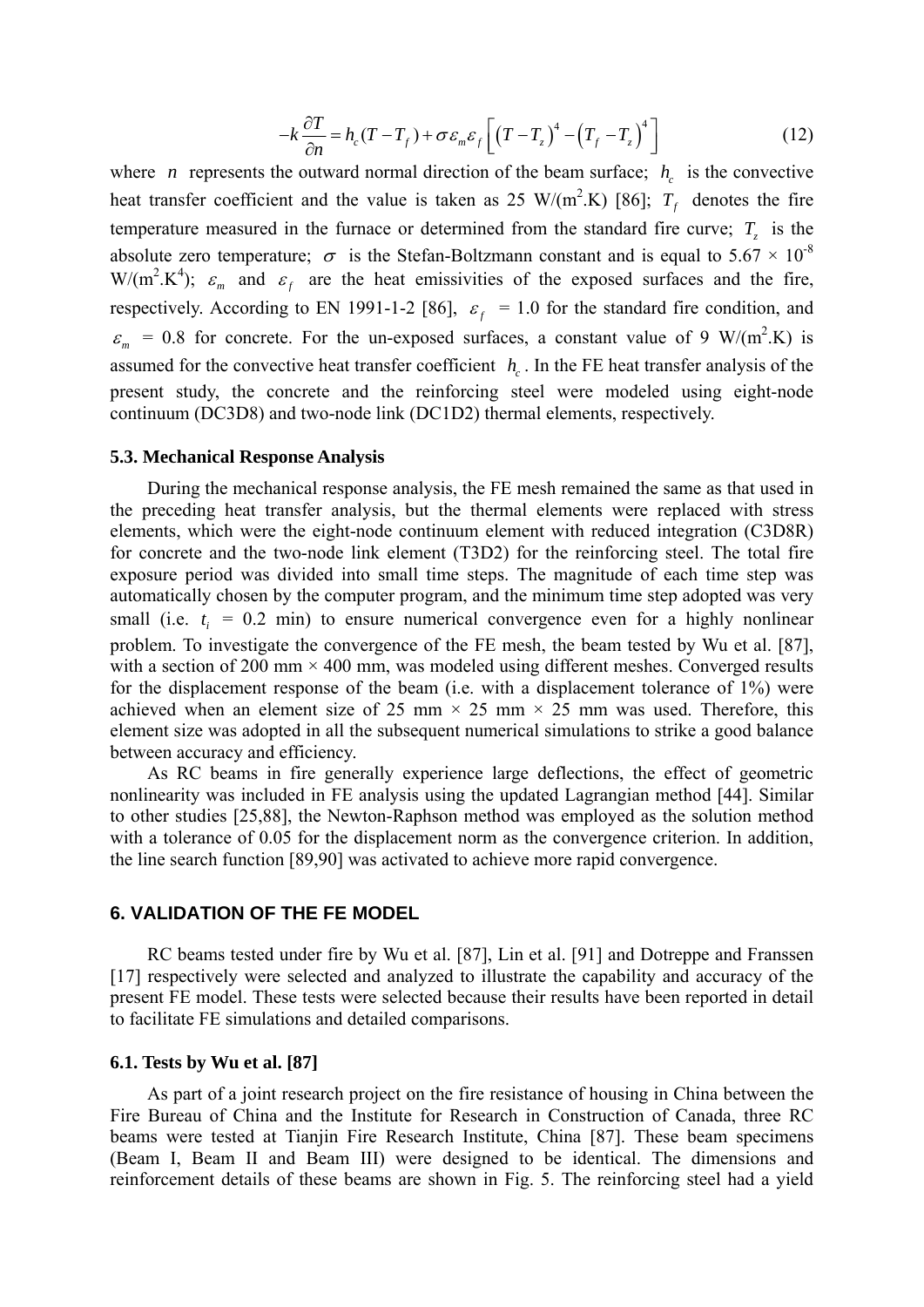stress and a tensile strength of 240 MPa and 380 MPa, respectively. The measured cube compressive strength of the concrete at 28 days was 24.2 MPa. The beams were 5.1 m in span with 4.0 m of the span exposed to fire (Fig. 5). During the fire test, an overlaying slab was placed on the beam; this slab was 80 mm thick for Beams I and II but 120 mm thick for Beam III. A distributed load (i.e. 300 kg/m<sup>2</sup>) was applied on the top of the overlaying slab, so the total load acting on the beam during the fire consisted of two parts: the applied distributed load and the self-weight of the overlaying slab.

During the heat transfer analysis, the beam was subjected to the ISO 834 standard fire from its bottom and two sides. Fig. 6a compares the predicted temperature increases at various locations in the beam with the experimental results, showing very close agreement in general. The temperature at 100 mm from the bottom face is somewhat underestimated within the first 40 minutes of fire exposure, which may be attributed to the migration of moisture toward the inner part of the beam. However, the mechanical properties of concrete and steel remain almost unchanged during this stage as the temperature is still relatively low (around 100 °C), this underestimation of temperature has little effect on the predicted fire performance of the RC beam. Figs. 6b and 6c present comparisons between the measured mid-span deflections and the FE predictions for the three beams. The three predicted curves in each figure correspond to three different assumptions for the bond behavior between steel and concrete: (a) perfect bond; (b) the upper-bound bond-slip model (Fig.4a); and (c) the lower-bound bond-slip model (Fig.4b). Clearly, the FE model provides closer predictions of deflections when the temperature-dependent local bond-slip behavior is included. The close agreement between the predictions and the test results demonstrates the validity and accuracy of the proposed FE model.

# **6.2. Tests by Lin et al. [91]**

Another series of fire tests on RC beams were conducted at the Fire Research Laboratory of the Portland Cement Association and reported by Lin et al. [91]. A total of eleven full-scale rectangular beams were tested under the ASTM E119 standard fire. The effects of several parameters such as the aggregate type, moment redistribution and beam continuity on the fire resistance of RC beams were examined. Each beam had a total length of 9,760 mm and was installed in the fire furnace with a 6,100 mm distance between the two supports and with an 1,830 mm cantilever span beyond each support. Only one beam, named beam B-124, was simply supported during the test while all other beams were continuous at their supports, with either one or both cantilevered spans subjected to a concentred load. As the effect of beam continuity over supports is beyond the scope of this study, only beam B-124 was modelled. Beam B -124 had a section of 305 mm  $\times$  355 mm reinforced with four 19 mm steel tension bars and two 19 mm steel compression bars. The bottom and side concrete cover were 25 mm and 38 mm, respectively. The yield stress of reinforcing steel was 435.8 MPa while the cylinder compressive strength of the concrete was 29.46 MPa. The RC beam was symmetrically loaded with four concentrated loads at 1500 mm apart, and each load had a constant value of 20 kN during the test. The corner rebar temperature and mid-span deflection predicted by the proposed FE model are compared with the test data in Figs. 7, showing close agreement between the two sets of results throughout the fire exposure period. The lower-bound bond-slip model leads to more accurate predictions of the mid-span deflection whereas the perfect bond assumption leads to underestimation of the deflection, indicating that the inclusion of bond degradation at elevated temperatures leads to more accurate predictions.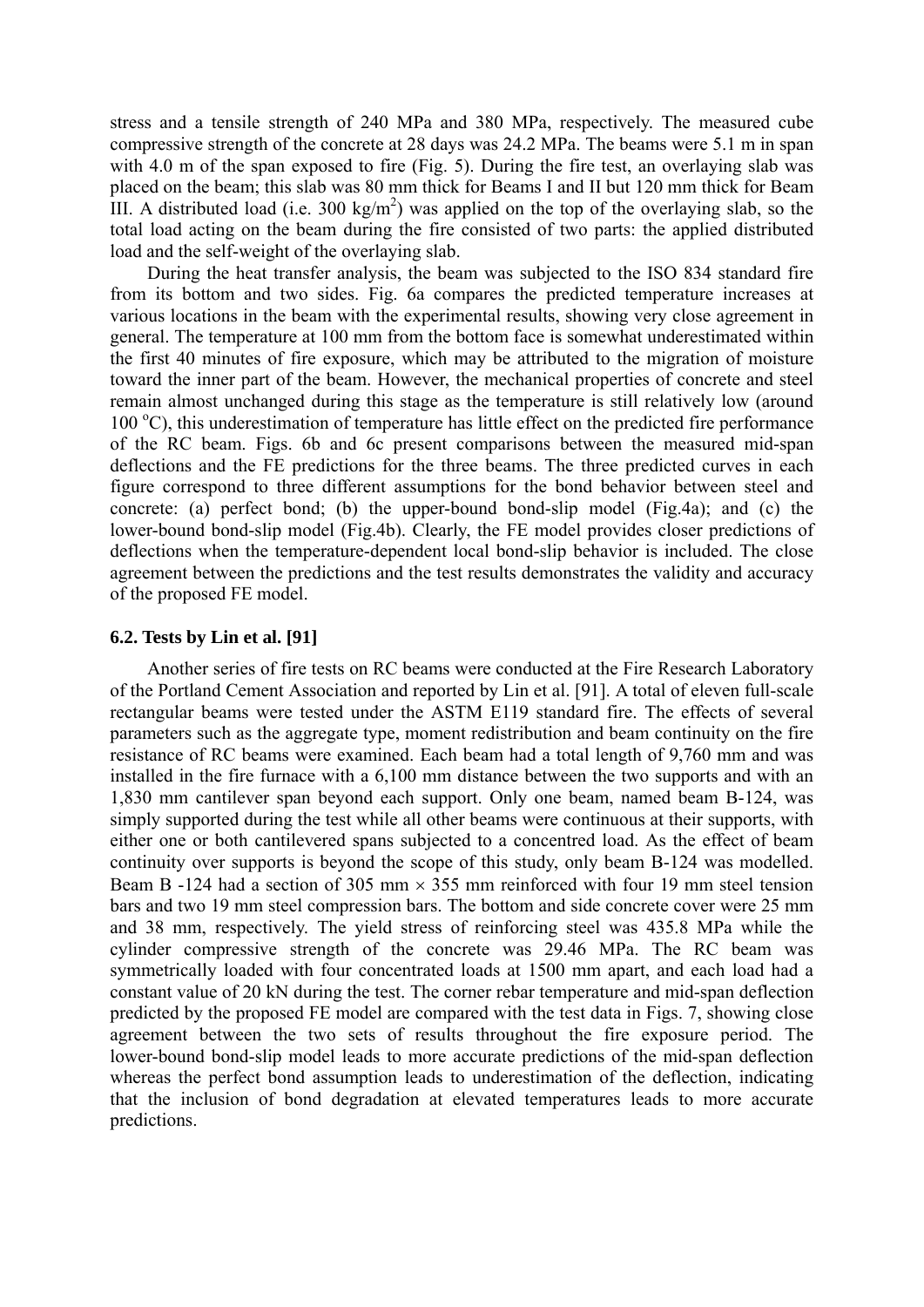## **6.3. Test by Dotreppe and Franssen [17]**

The last test simulated was conducted by Dotreppe and Franssen [17] who reported only the fire test of one simply supported beam. The beam had a span of 6,500 mm, a width of 200 mm and a depth of 600 mm. This beam was symmetrically loaded in four-point bending with a constant moment zone of 3,150 mm. The two concentrated loads were 32.5 kN each. The bottom concrete cover was 40 mm. Comparisons between test and FE results for the temperature increase of the central tension rebar and the mid-span deflection of the beam respectively are compared in Figs. 8a and 8b. These comparisons indicate that the FE model provides consistent and satisfactory predictions of the test results throughout the entire duration of fire exposure.

## **6.4. Local Behavior of RC Beams Exposed to Fire**

The validated FE model can be deployed to understand aspects of structural performance which cannot be easily clarified through fire tests. The local behavior of Wu et al.'s test beam, (i.e. Beams I and II) is examined herein as an example. Figs.9a-9c present the steel-concrete interfacial slip distributions for the middle tension bar along the beam span. As expected, the distribution of interfacial slips is nearly anti-symmetric with regard to the mid-span of the beam, due to the symmetry of loading and geometry of the RC beam except for the slightly different support conditions at the two ends (i.e. one end was restrained against longitudinal displacements but the other end was not), which are not expected to affect the slip distribution (Fig.5a). The maximum slip obtained with the lower-bound bond model is around twice of that obtained with the upper-bound bond model. At ambient temperature, the maximum slip always occurs near the mid-span of the beam (Fig.9a) due to the mid-span crack which is the widest among all cracks in the beam. At elevated temperatures, the maximum slip at the steel-to-concrete interface occurs unexpectedly in the transition zone between the heated and the unheated areas within the anchorage zone (Figs. 9b-9c). These results indicate that slips at elevated temperatures are mainly caused by the different thermal deformations between concrete and reinforcing steel, and these thermally-induced slips are much larger than load-induced slips at ambient temperature. In a real compartment fire, the fire exposure condition is similar to the test condition of this beam: the central part of the RC beam is exposed to fire while the parts adjacent to the beam ends are much cooler. After such fire exposure, the steel-to-concrete interface may have experienced unrecoverable slips, which may influence the residual strength and serviceability of the fire-damaged RC beam.

The variations of longitudinal distributions of stresses in the middle and the corner steel tension bars with the fire exposure time are shown in Figs. 10a and 10b. These distributions clearly indicate that all steel bars had a similar maximum tensile stress of around 50 MPa at mid-span before the fire exposure. During the fire exposure, the stresses in the tension bars increased significantly with time, and the corner bars behaved very differently from the middle bar. In the transition zone, the corner bars even developed compressive stresses, indicating that their thermal expansion was restrained by the adjacent regions (Fig. 5). When the fire exposure time exceeded about 60 minutes, the maximum stress in the middle bar experienced little further changes, whereas the maximum stress in the corner bars first increased and then decreased because of their faster deterioration due to the larger temperature increase at the corners.

Figs. 11a-11f present the predicted distributions of axial stresses in concrete over the beam cross-section at the mid-span as a function of fire exposure time obtained with the lower-bound bond model. At the beginning of fire tests ( $t = 0$  min), the top concrete fibers are subject to compression and the bottom concrete fibers are subject to tension (Fig. 11a) as is expected. However, as the temperature increases, compressive stresses appear in the four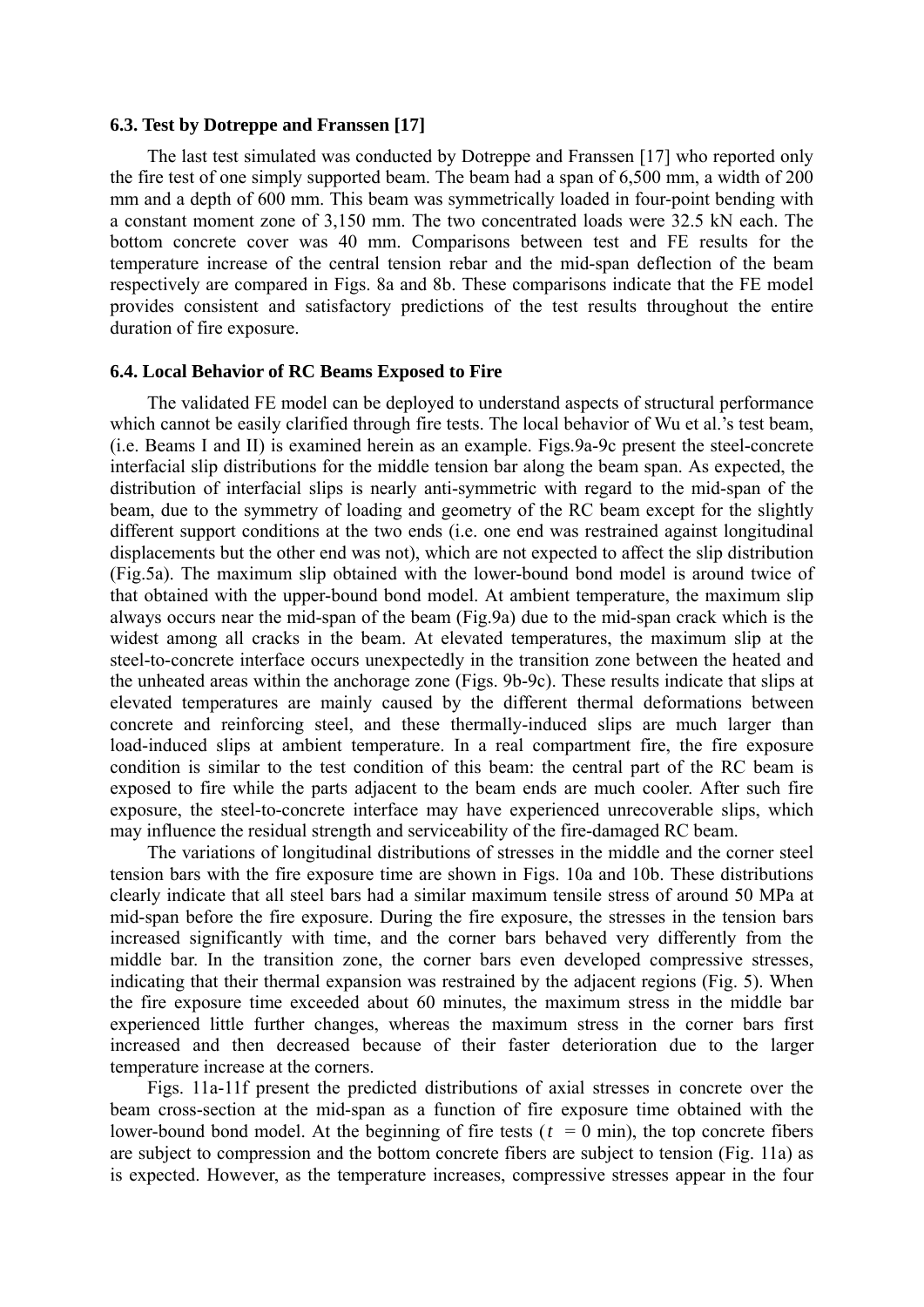corner zones of the section (Fig.11b) due to the temperature gradient (i.e. U-shaped distribution) in the section. This unique stress distribution over the section causes the neutral axis to shift downward and also results in the yielding of the middle steel bar (Fig.10a). These complex stress variations are due to a combined effect of thermal stresses and interaction between reinforcing steel and concrete through interfacial bond.

Even though the spalling of concrete has not been considered in the present FE model, the predicted stress distributions shown in Fig.11 provide a good qualitative explanation for the spalling phenomenon observed in fire tests of high strength concrete (HSC) beams. Existing explanations of concrete spalling can be classified into two categories: (a) thermal stress-induced spalling (compressive stress); and (b) spalling due to the build-up of pore pressure within concrete [92]. Moreover, previous tests showed that concrete spalling occurs during the first 20-60 minutes in a fire [93]. As shown in Fig. 11f, the spalling zones observed in the fire tests of HSC beams [94,95] are almost identical to the compressive stress zones predicted by the FE model (Figs. 11b and 11c). This consistency demonstrates that the predicted stresses can be used for predicting concrete spalling. Therefore, the present FE analysis, due to its three-dimensional nature, has good potential for extension into a realistic predictive model for concrete spalling and for achieving improved fire-resistance analysis of HSC beams exposed to fire.

To further understand the thermal and mechanical responses of the RC beam, Figs. 12-13 show the predicted evolutions with time of temperatures, axial strains and axial stresses of concrete over two vertical paths of the mid-span beam section: one is along the integration points of the central layer of elements (Fig. 12) (i.e. near the mid-width of the beam section) and the other is along the integration points of the exterior layer of elements (Fig. 13) (i.e. near the beam side). In the FE model, the element size was 25 mm, leading to 8 elements across the beam width. As the integration point is at the centre of the element, the temperature of the integration point is taken as the average temperature of the eight nodes of the element.

As expected, before fire exposure, the axial stresses of concrete at mid-span vary linearly in the compressive zone. This is consistent with the plane section assumption. Nonlinear tension-softening is observed for the cracked concrete below the neutral axis of the mid-span section (Figs. 12d and 13d). After the commencement of fire exposure, the temperatureinduced thermal strain and thus the total strain varies in a nonlinear manner down the beam height (Figs. 12b-12c and 13b-13c). As a result, the stress distribution over the beam depth also becomes nonlinear. The axial stresses of the central layer elements generally decrease with the fire exposure time in both the tensile and compressive zones (Fig.12d) although at 106 minutes, a small zone of large compressive stresses exists near the top edge of the beam; for the exterior layer elements, the compressive zone of concrete expands with the fire exposure time while the bottom concrete changes from a tensile state into a compressive state (Fig. 13d). These stress distributions indicate that it is difficult to define a neutral axis for such a beam section exposed to fire, which also illustrates the importance of three-dimensional analysis of RC members exposed to fire. These complex stress distributions are also difficult to incorporate in a relatively simple fire resistance design approach such as the widely used sectional analysis approach.

Some abrupt fluctuations at small stresses around the zero stress line are observed down both vertical paths at different times of fire exposure (Figs. 12d and 13d). These fluctuations are difficult to explain, but may be attributed to the high nonlinearity of the problem and the numerical procedure adopted by ABAQUS. Similar stress fluctuations have also been reported by Nechnech et al. [96] for an RC slab exposed to fire.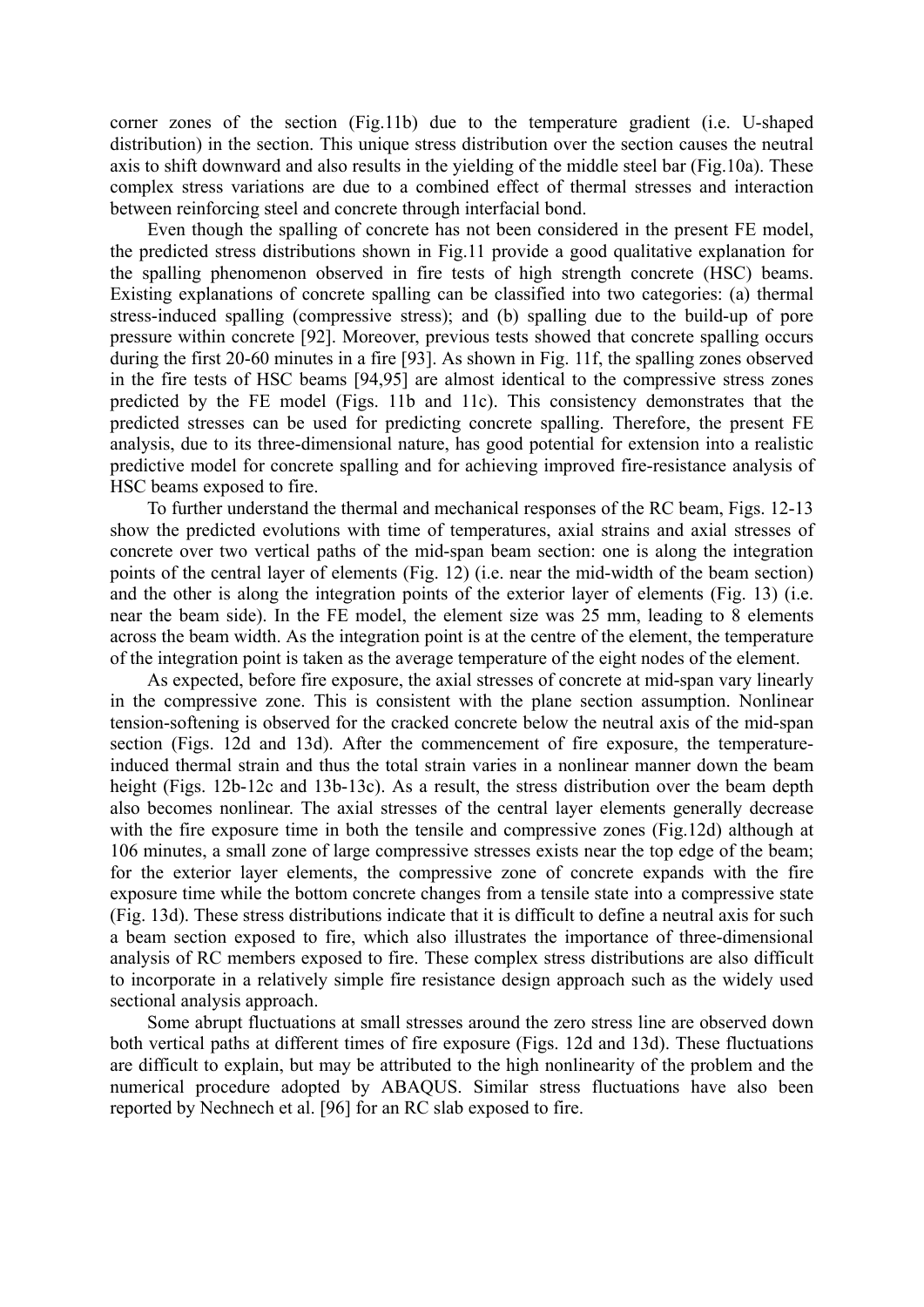# **7. CONCLUSIONS**

This paper has presented a 3D FE model for predicting the behavior of RC beams exposed to fire. In the proposed FE model, the bond-slip response of the interface between reinforcing steel and concrete at elevated temperatures is explicitly considered to enable more accurate predictions of deflections. The FE predictions of both the thermal and mechanical responses of RC beams have been found to be in close agreement with existing test results. These comparisons have also clarified for the first time that while the inclusion of this interfacial behavior in the FE model leads to more accurate predictions, the effect is often rather limited and may be ignored when the objective of the analysis is to obtain the global response of an RC beam. However, the 3D FE model allows an in-depth examination of the local behavior of RC beams exposed to fire in terms of stress and deformation states in both the concrete and the steel as well as their complex interaction. The proposed 3D FE model may be used directly in performance-based fire safety design of RC beams as a cost-effective numerical tool; it may also be employed in parametric studies to develop simple design rules.

A key element of the proposed FE model is the temperature-dependent bond-slip model for the reinforcing steel. In the present FE model, a lower-bound and an upper-bound bond model was proposed for use in the FE model based on the limited test results available. More work is needed to define the bond-slip relationship more accurately so that the local behavior of an RC beam exposed to fire can be more accurately predicted; the predicted global response of the beam benefits little from a more accurate bond-slip model for the steel-to-concrete interface.

## **ACKNOWLEDGMENTS**

The authors are grateful for the financial support received from the National Basic Research Program of China (i.e. the 973 Program) (Project No.: 2012CB026201), the Construction Industry Institute (Hong Kong) /PolyU Innovation Fund (Project No: 5-ZJE8) and The Hong Kong Polytechnic University through a PhD studentship awarded to the first author.

# **REFERENCES**

- [1] BS 8110-2. Structural use of concrete. Part 2: code of practice for special circumstance. Milton Keynes: British Standards Institute; 1985.
- [2] FIP/CEB. FIP/CEB Report on methods of assessment of the fire resistance of concrete structural members. Slough: Cement and Concrete Association; 2004.
- [3] ACI 216.1. Code requirements for determining fire resistance of concrete and masonry construction assemblies. Detroit: American Concrete Institute; 2007.
- [4] AS 3600. Concrete structures. Sydney: Standards Association of Australia, 2009.
- [5] BS 476-20. Fire tests on building materials and structures. Part 20: methods for determination of the fire resistance of elements of construction (general principles)*.* Milton Keynes: British Standards Institute; 1987.
- [6] ISO 834-1. Fire resistance tests --- elements of building construction. Part 1: general requirement. Geneva: International Organization for Standardization; 1999.
- [7] ASTM E119. Standard test methods for fire test of building construction and materials*.* Pennsylvania: American Society for Testing and Materials; 2008.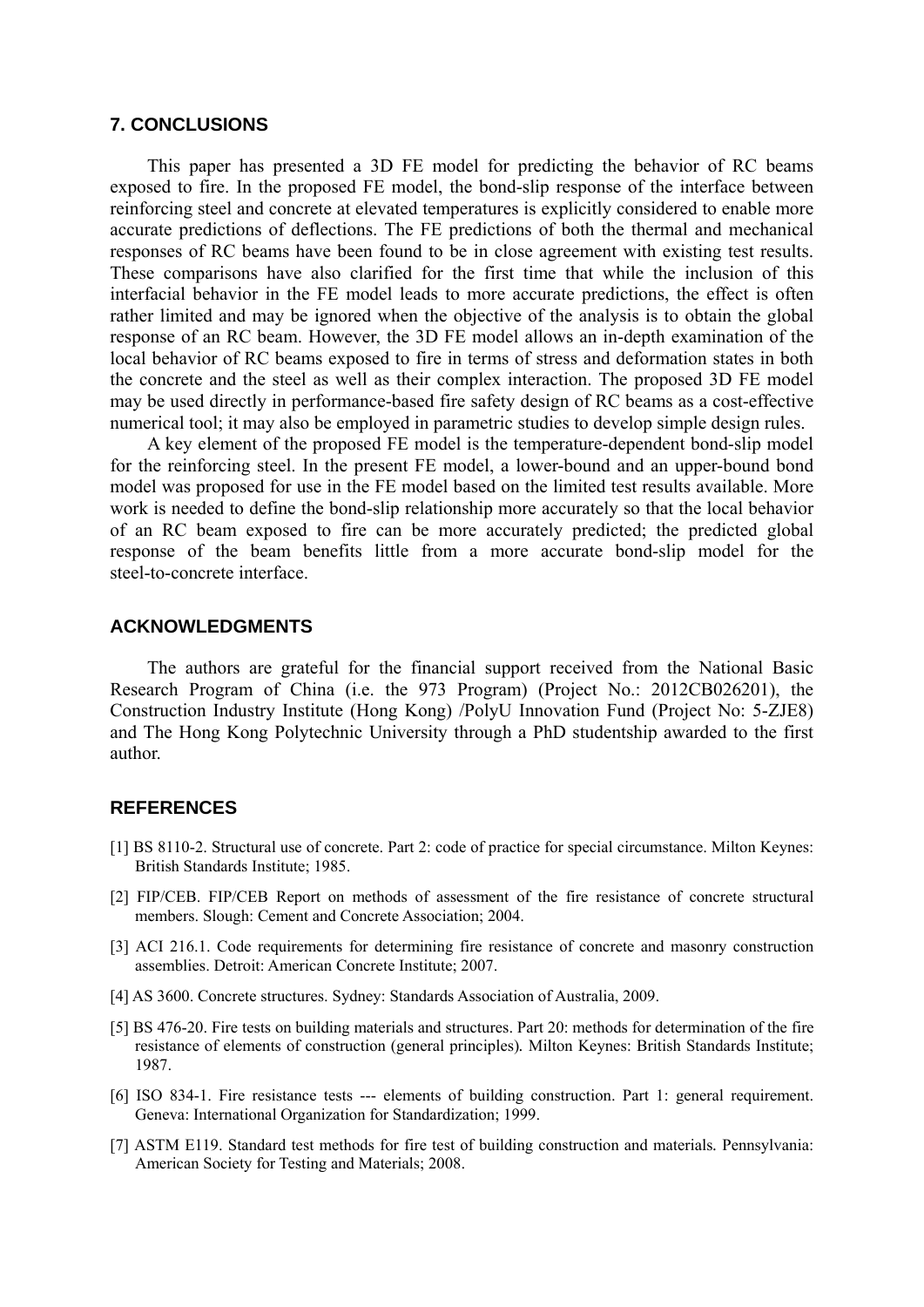- [8] Kodur VR, and Dwaikat MB. Performance-based fire safety design of reinforced concrete beams. J Fire Prot Eng 2007; 17(4): 293-320.
- [9] Kodur VR, Dwaikat MS, Dwaikat MB. High-temperature properties of concrete for fire resistance modelling of structures. ACI Mater J 2008; 105(5): 517-27.
- [10] Grosshandler W. Fire resistance determination and performance prediction research needs workshop: proceedings. NISTIR 6890, Gaithersburg: National Institute of Standards and Technology (USA); 2002.
- [11] The Institution of Structural Engineers. Introduction to the fire safety engineering of structures. London: Institution of Structural Engineers; 2003.
- [12] The Institution of Structural Engineers. Guide to the Advanced Fire Safety Engineering of Structures. London: Institution Of Structural Engineers; 2007.
- [13] Beyler C, Beitel J, Iwankiw N, Lattimer B. Fire resistance testing for performance-based fire design of buildings. NIST GCR 07-971, Gaithersburg: National Institute of Standards and Technology (USA); 2007.
- [14] EN 1992-1-2. Eurocode 2: design of concrete structures. Part 1-2: general rules --- structural fire design. Brussels (Belgium): European Committee for Standardization; 2004.
- [15] Bailey C. Structural fire design: core or specialist subject? Struct Eng 2004; 82(9): 32-38.
- [16] Bailey C. Science and technology developments in structural fire engineering. Struct Eng Int 2009; 19(2): 155-164.
- [17] Dotreppe JC, Franssen JM. The use of numerical models for the fire analysis of reinforced concrete and composite structures. Eng Anal 1985; 2(2): 67-74.
- [18] Ellingwood B, Lin TD. Flexural and shear behaviour of concrete beams during fires. J Struct Eng-ASCE 1991; 117(2): 440-58.
- [19] Bratina S, Planinc I, Saje M, Goran T. Non-linear fire-resistance analysis of reinforced concrete beams. Struct Eng Mech 2003; 16(6): 695-712.
- [20] Bratina S, Saje M, Planinc I, Saje M. The effects of different strain contributions on the response of RC beams in fire. Eng Struct 2007; 29(3): 418-30.
- [21] Capua DD, Mari AR. Nonlinear analysis of reinforced concrete cross-sections exposed to fire. Fire Saf J 2007; 42(2): 139-49.
- [22] Kodur VR, Dwaikat MB. A numerical model for predicting the fire resistance of reinforced concrete beams. Cem Concr Compos 2008; 30(5): 431-43.
- [23] EI-Fitiany SF, Youssef MA. Assessing the flexural and axial behaviour of reinforced concrete members at elevated temperatures using sectional analysis. Fire Saf J 2009; 44(5): 691-703.
- [24] Kodur VR, Dwaikat MS, Raut N. Macroscopic FE model for tracing the fire response of reinforced concrete structures. Eng Struct 2009; 31(10): 2368-79.
- [25] Wu B, Lu JZ. A numerical study of the behaviour of restrained RC beams at elevated temperatures. Fire Saf J 2009; 44(4): 522-31.
- [26] Purkiss JA, Claridge SL, Durkin PS. Calibration of simple methods of calculating the fire safety of flexural reinforced concrete members. Fire Saf J 1989; 15(3): 245-63.
- [27] Desai SB. Design of reinforced concrete beams under fire exposure conditions. Mag Concr Res 1998; 50(1): 75-83.
- [28] Eamon CD, Jensen E. Reliability analysis of prestressed concrete beams exposed to fire. Eng Struct 2012; 43: 69-77.
- [29] Pulmano AV, Shin SY. Simplified finite-element analysis of deflections of reinforced concrete beams. ACI Struct J 1987; 84(4): 342-48.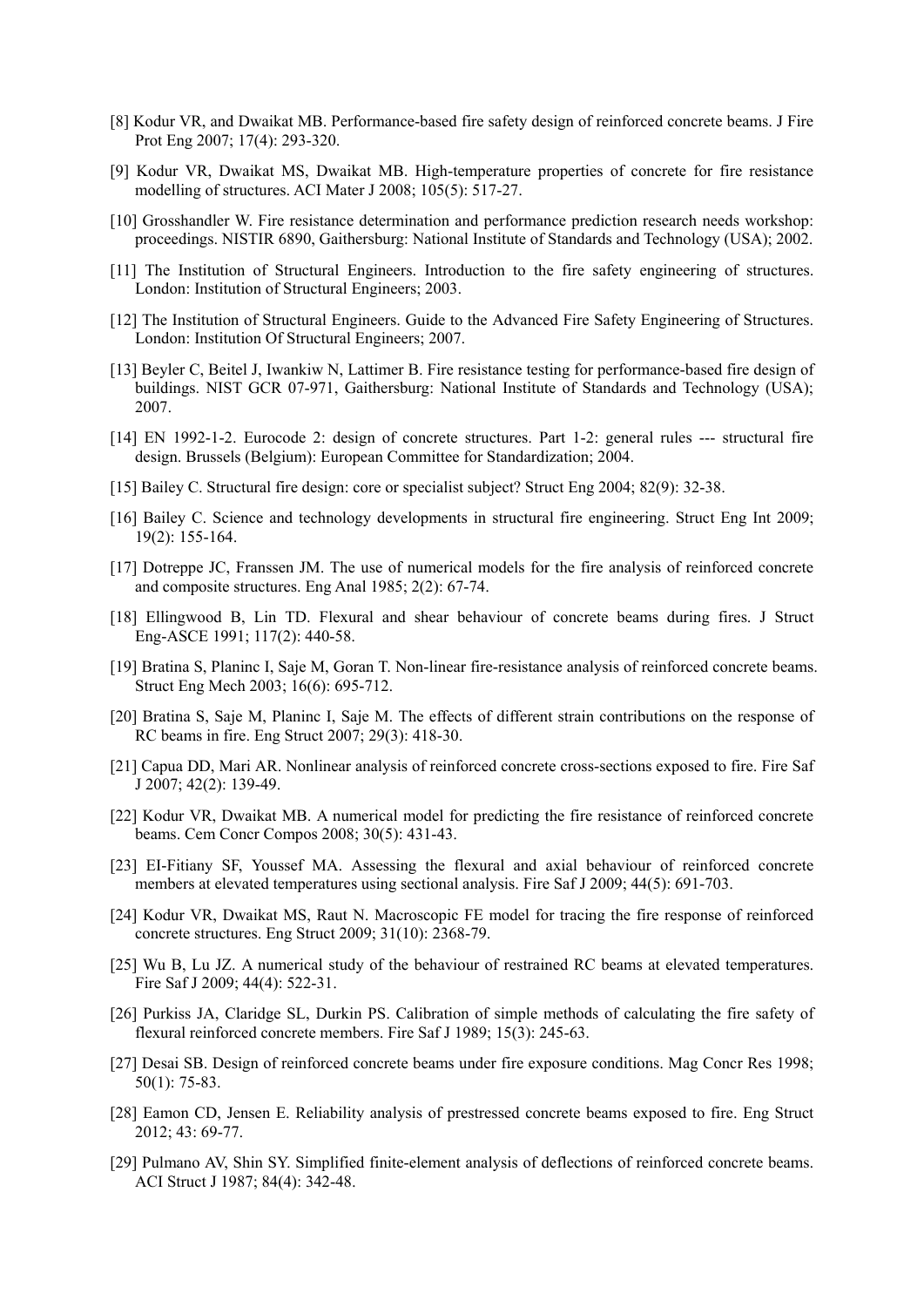- [30] Riva P, Franssen JM. Non-linear and plastic analysis of RC beams subjected to fire. Struct Concr 2008; 9(1): 30-43.
- [31] Huang ZH, Burgess IW, Plank RJ. Three-dimensional analysis of reinforced concrete beam-column structures in fire. J Struct Eng-ASCE 2009; 135(10): 1201-12.
- [32] Huang ZH, Platten A. Nonlinear finite element analysis of planar reinforced concrete members subjected to fires. ACI Struct J 1997; 94(3): 272-82.
- [33] Huang ZH. Modelling the bond between concrete and reinforcing steel in a fire. Eng Struct 2010; 32(11): 3660-69.
- [34] Diederichs U, Schneider U. Bond strength at high temperature. Mag Concr Res 1981; 33(115): 75-84.
- [35] Morley PD, Royles R. Response of the bond in reinforced concrete to high temperature. Mag Concr Res 1983; 35(123): 67-74.
- [36] Purkiss JA. Fire safety engineering design of structures. 2nd ed. Butterworth-Heineman: Oxford; 2007.
- [37] Pothisiri T, Panedpojaman P. Modeling of bonding between steel rebar and concrete at elevated temperatures. Constr Build Mater 2012, 27(1): 130-40.
- [38] Rots JG. Bond-slip simulation using smeared cracks and/or interface element. Research Report 85.01*,*  Structural Mechanics Group, Department of Civil Engineering, The Netherlands: Delft University of Technology; 1985.
- [39] fib. Bond of reinforcement in concrete: state-of-the art report, fib Bulletin 10, Lausanne, Switzerland; 2000.
- [40] Cervenka V, Cervenka J, Jendele L. Bond in finite element modelling of reinforced concrete. In: Proceeding of the EURO-C conference 2003: computational modeling of concrete structures, St Johann im Pongau, Austria; 2003. p. 189-94.
- [41] Chen GM, Teng JG, Chen JF. Finite-element modeling of intermediate crack debonding in FRP-plated RC beams. J Compos Constr-ASCE 2011; 15(3): 339-53.
- [42] ASCE. Structural fire protection. Manuals and reports on engineering practice No. 78, ASCE Committee on Fire Protection, Structural Division, New York: American Society of Civil Engineers; 1992.
- [43] Youssef MA, Moftah M. General stress-strain relationship for concrete at elevated temperatures. Eng Struct 2007; 29(10): 2618-34.
- [44] ABAQUS. ABAQUS standard user's manual, Volumes I-III, Version 6.8. Pawtucket (America): Hibbitt, Karlsson & Sorensen, Inc.; 2008.
- [45] Lubliner J, Oliver J, Oller S, Onate E. A plastic-damage model for concrete. Int J Solids Struct 1989; 25(3): 299-326.
- [46] Lee J, Fenves G. Plastic damage model for cyclic loading of concrete structures. J Eng Mech-ASCE 1998; 124(8): 892-900.
- [47] Khennane A, Baker G. Plasticity models for the biaxial behaviour of concrete at elevated temperatures, Part I: failure criterion. Comput Methods Appl Mech Eng 1992; 100(2): 207-23.
- [48] Kordina K, Ehm C, Schneider U. Effect of biaxial loading on the high temperature behaviour of concrete. In: Proceeding of the first international symposium on fire safety science*,* Gaithersburg, MD; 1985. p. 281-90.
- [49] Bazant PZ, Oh BH. Crack band theory for fracture of concrete. Mater Struct 1983; 16(3): 155-77.
- [50] Bazant PZ, Planas J. Fracture and size effect in concrete and other quasibrittle materials. Boca Raton (America): CRC press; 1998.
- [51] Hillerborg A, Modeer M, Petersson PE. Analysis of crack formation and crack growth in concrete by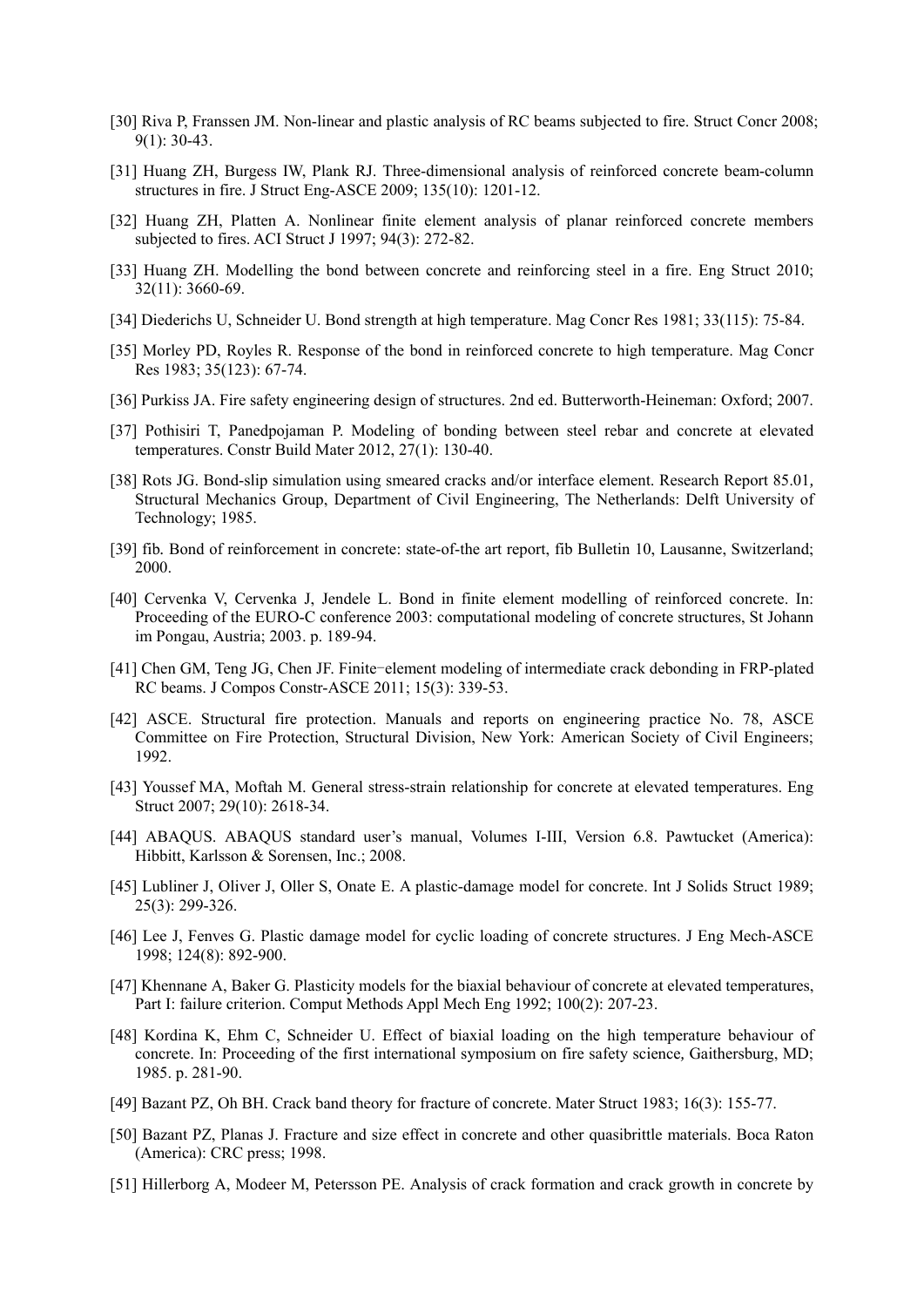means of fracture mechanics and finite elements. Cem Concr Res 1976; 6(6): 773-82.

- [52] Ellobody EM, Bailey CG. Modelling of unbonded post-tensioned concrete slabs under fire conditions. Fire Saf J 2009; 44(2): 159-67.
- [53] CEB-FIP. CEB-FIP Model Code 90. London: Thomas Telford Ltd.; 1993.
- [54] Bazant PZ, Prat CP. Effect of temperature and humidity on fracture energy of concrete. ACI Mater J 1985; 85(4): 262-71.
- [55] Baker G. The effect of exposure to elevated temperatures on the fracture energy of plain concrete. Mater Struct 1996; 29(19): 383-88.
- [56] Zhang B, Bicanic N. Residual fracture properties of normal- and high-strength concrete subject to elevated temperatures. Mag Concr Res 2000; 52(2): 123-36.
- [57] Zhang B, Bicanic N. Fracture energy of high-performance concrete at high temperature up to 450 °C: the effects of heating temperatures and testing conditions (hot and cold). Mag Concr Res 2006; 58(5): 277-88.
- [58] Nielsen CV, Bicanic N. Residual fracture energy of high-performance and normal concrete subjected to high temperatures. Mater Struct 2003; 36(262): 515-21.
- [59] Tang WC, Lo TY. Mechanical and fracture properties of normal and high strength concretes with fly ash after exposure to high temperatures. Mag Concr Res 2009; 61(5): 323-30.
- [60] Marechal JC. Variations of the modulus of elasticity and Poisson's ratio with temperature. In: Concrete for Nuclear Reactors. Detroit (MI): American Concrete Institute; 1972. p. 495-503 [Special publication]. SP-34.
- [61] Elghazouli AY, Izzuddin BA. Analytical assessment of the structural performance of composite floors subject to compartment fires. Fire Saf J 2001; 36(8): 769-93.
- [62] Khoury GA, Grainger BN, Sullivan PE. Transient thermal strain of concrete: literature review, conditions within specimens and behaviour of individual constituents. Mag Concr Res 1985; 37(132): 131-44.
- [63] Schneider U. Properties of materials at high temperatures --- concrete, 2nd ed. RILEM --- Technical Committee 44-PHT, Technical University of Kassel, Kassel; 1986.
- [64] Buchanan AH. Structural design for fire safety. Chichester: Wiley; 2001.
- [65] Markovic M, Saje M, Planinc I, Bratina S. On strain softening in finite element analysis of RC planar frames subjected to fire. Eng Struct 2012; 45: 349-61.
- [66] fib*.* Fire design of concrete structures --- materials, structures and modelling, fib Bulletin 38, Lausanne, Switzerland; 2007.
- [67] Sadaoui A, Khennane A. Effect of transient creep on the behaviour of reinforced concrete columns in fire. Eng Struct 2009; 31(9): 2203-08.
- [68] Biondini FM, Nero A. Cellular finite beam element for nonlinear analysis of concrete structures under fire. J Struct Eng-ASCE 2011; 137(5): 543-58.
- [69] Pearce CJ, Kukla K, Bicanic N. Modelling of transport processes in concrete at elevated temperatures --- an alternative formulation for sorption isotherms. In: Proceeding of the EURO-C conference 2006 --- computational modelling of concrete structures, Mayrhofen, Tirol, Austria; 2006. p. 623-32.
- [70] Huang ZF, Tan KH, Toh WS, Phng GH. Fire resistance of composite columns with embedded I-section steel --- effects of section size and load level. J Constr Steel Res 2008; 64(3): 312-25.
- [71] EN 1993-1-2. Eurocode 3: Design of steel structures. Part 1-2: general rules --- structural fire design. Brussels (Belgium): European Committee for Standardization; 2005.
- [72] Scanlon A, Murray D. Time-dependent reinforced concrete slab deflections. J Struct Div-ASCE 1974;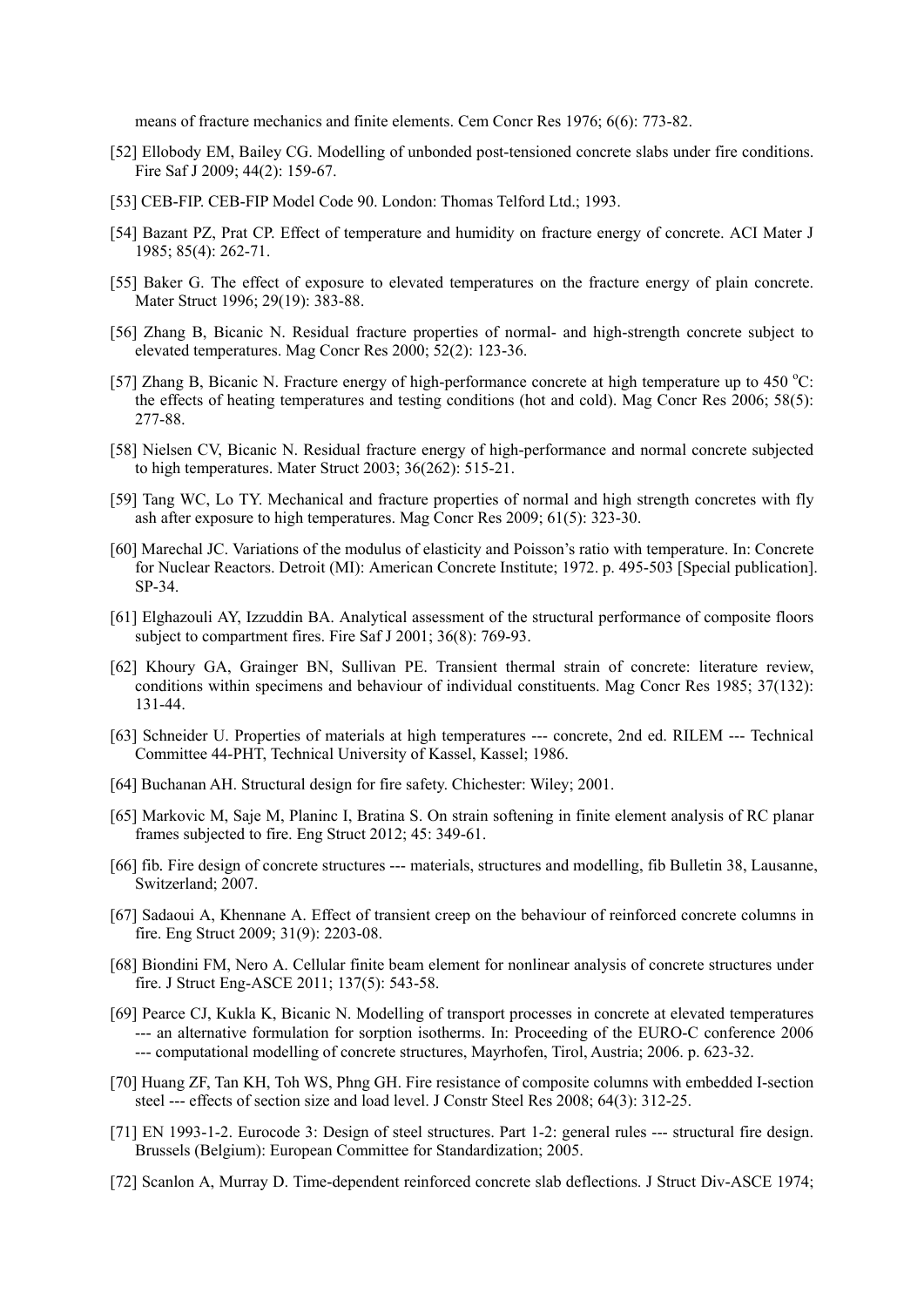100(9): 1911-24.

- [73] Gilbert RI, Warner RF. Tension stiffening in reinforced concrete slabs. J Struct Div-ASCE 1978; 104(12): 1885-1900.
- [74] Ngo D, Scordelis AC. Finite element analysis of reinforced concrete beams. ACI J 1967; 67(3): 152-63.
- [75] Schafer H. A contribution to the solution of contact problems with the aid of bond elements. Comput Methods Appl Mech Eng 1975; 6(3): 335-53.
- [76] de Groot AK, Kusters GA, Monnier T. Numerical modelling of bond-slip behavior. Heron 1981; 26(1): 6-38.
- [77] Ogura N, Bolander JE, Ichinose T. Analysis of bond splitting failure of deformed bars within structural concrete. Eng Struct 2008; 30(2): 428-35.
- [78] Rots JG. Comparative study of crack models. In: Proceedings of the third DIANA world conference, Tokyo, Japan; 2002. p. 17-28.
- [79] Milovanov AF, Salmanov GD. The influence of high temperature upon the properties of reinforcing steels and bond strength between reinforcement and concrete. Issledovanija Po Zharoupornym Betonu I Zhelezobetonu 1954; p. 203-223. in Russian.
- [80] Hu KX. Researches on the bond-slip behaviour between concrete and steel bar at elevated temperatures and the fire resistance of reinforced concrete portal frames. Master thesis. Tongji University, China; 1989. in Chinese.
- [81] Reichel V. How fire affects steel-to-concrete bond. Build Res Pract 1978; 6(3): 176-86.
- [82] Haddad RH, Al-Saleh RJ, Al-Akhras NM. Effect of elevated temperature on bond between reinforcing steel and fiber reinforced concrete. Fire Saf J 2008; 43(6): 334-43.
- [83] Cadorin JF, Franssen JM. A tool to design steel elements submitted to compartment fires---OZone V2. Part 1: pre- and post-flashover compartment fire model. Fire Saf J 2003; 38(5): 395-427.
- [84] Peacock R, Jones WW, Reneke PA, Forney GP. CFAST --- Consolidated Model of Fire Frowth and Smoke Transport (Version 6). NIST Special Publication 1041, Gaithersburg: National Institute of Standards and Technology (USA); 2008.
- [85] McGrattan K, McDermott R, Hostikka S, Floyd J. Fire Dynamics Simulator (Version 5). NIST Special Publication 1019-5, Gaithersburg: National Institute of Standards and Technology (USA); 2010.
- [86] EN 1991-1-2. Eurocode 1: actions on structures. Part 1-2: general actions --- actions on structures exposed to fire. Brussels (Belgium): European Committee for Standardization; 2002.
- [87] Wu HJ, Lie TT, Hu JY. Fire resistance of beam-slab specimens --- experimental studies. Internal Report No. 641, Institute for Research in Construction, National Research Council Canada, Canada; 1993.
- [88] Rafi MM, Nadjai A, Ali F. Finite element modelling of carbon fiber-reinforced polymer reinforced concrete beams under elevated temperatures. ACI Struct J 2008; 105(6): 701-10.
- [89] Crisfield MA. Accelerated solution techniques and concrete cracking. Comput Methods Appl Mech Eng 1982; 33(1-3): 585-607.
- [90] Schweizerhof K. Consistent concept for line search algorithms in combination with arc-length constraints. Commun Numer Methods Eng 1993; 9(9): 773-84.
- [91] Lin TD, Gustaferro AH, Abrams MS. Fire endurance of continuous reinforced concrete beams. R & D Bulletin RD 072.01B. IL(USA): Portland Cement Association; 1981.
- [92] Ko J, Noguchi T, Ryu D. The spalling mechanism of high-strength concrete under fire. Mag Concr Res 2011; 63(5): 357-70.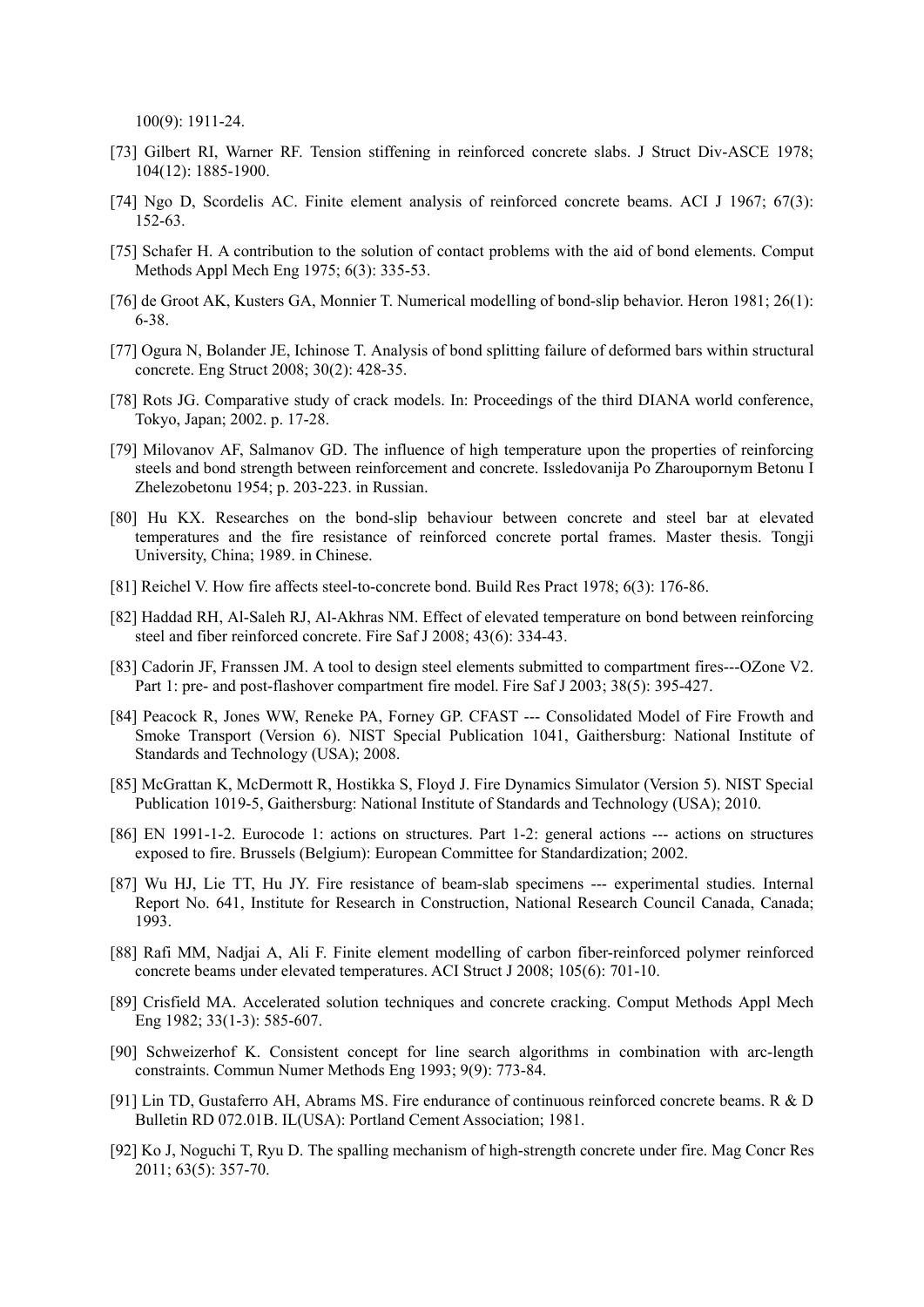- [93] Khoury GA. Effect of fire on concrete and concrete structures. Prog Struct Eng Mater 2000; 2(4): 429-47.
- [94] Choi EG, Shin YS. The structural behavior and simplified thermal analysis of normal-strength and high-strength concrete beams under fire. Eng Struct 2011; 33(4): 1123-32.
- [95] Dwaikat MB, Kodur VR. Response of restrained concrete beams under design fire exposure. J Struct Eng-ASCE 2009; 135(11): 1408-17.
- [96] Nechnech W, Meftah F, Reynouard JM. An elasto-plastic damage model for plain concrete subjected to high temperatures. Eng Struct 2002; 24(5): 597-611.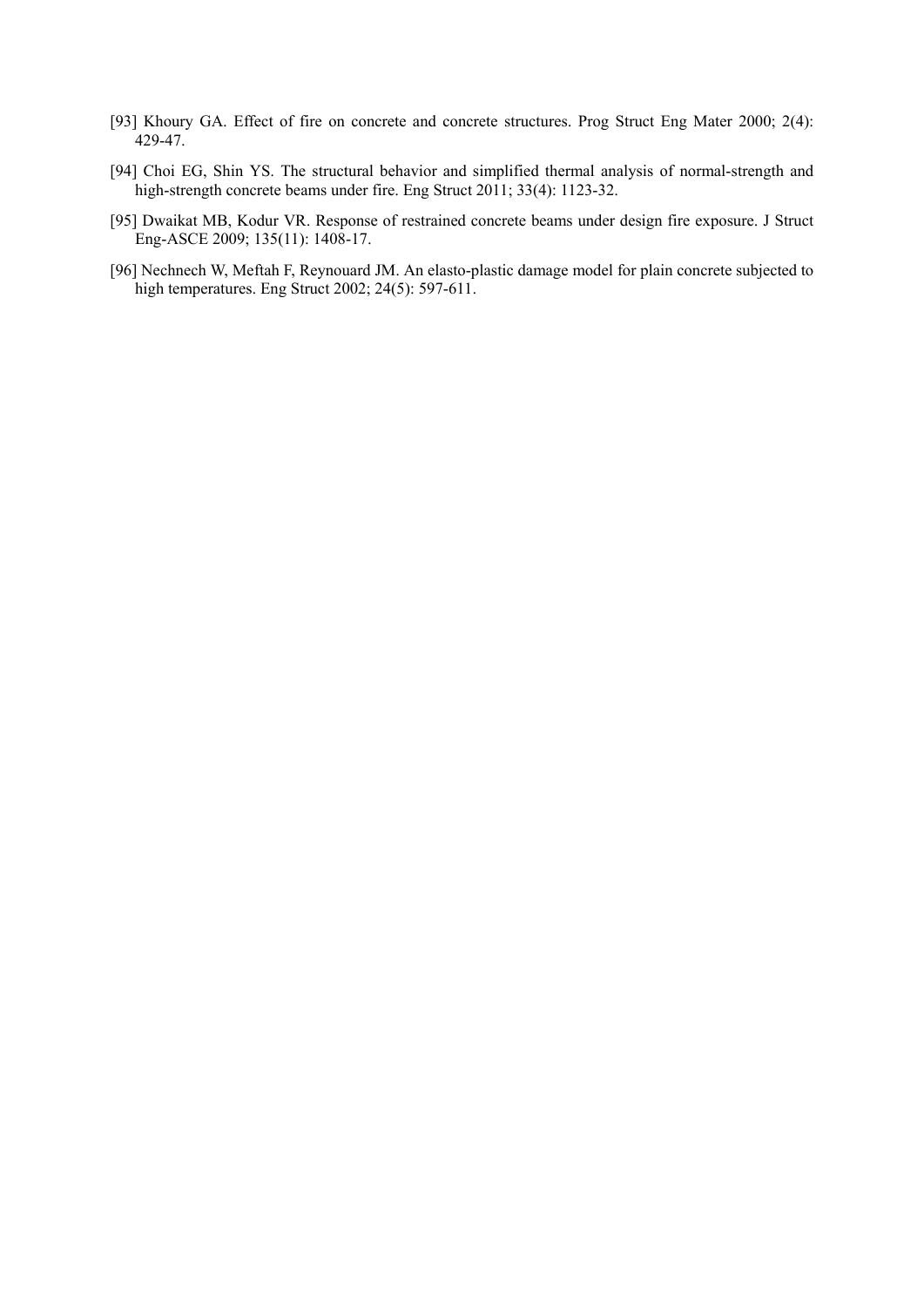

(b) Specific heat capacity

Fig. 1. Thermal properties of concrete at elevated temperatures: (a) thermal conductivity; (b) specific heat capacity.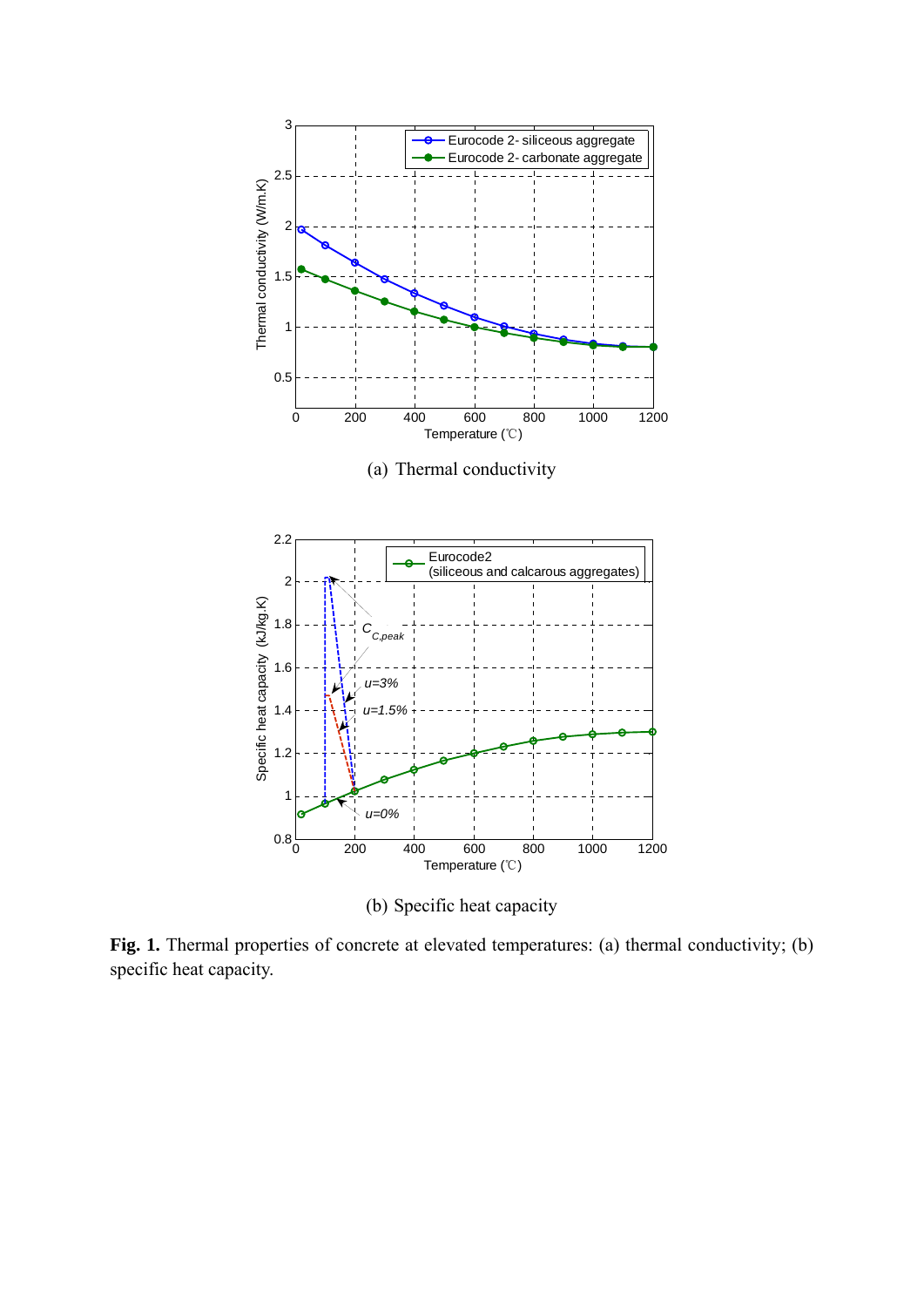

(b) Tensile stress-crack opening displacement curves

Fig. 2. Tensile behavior of concrete at elevated temperatures: (a) normalized fracture energy vs. temperature; (b) tensile stress-crack opening displacement curves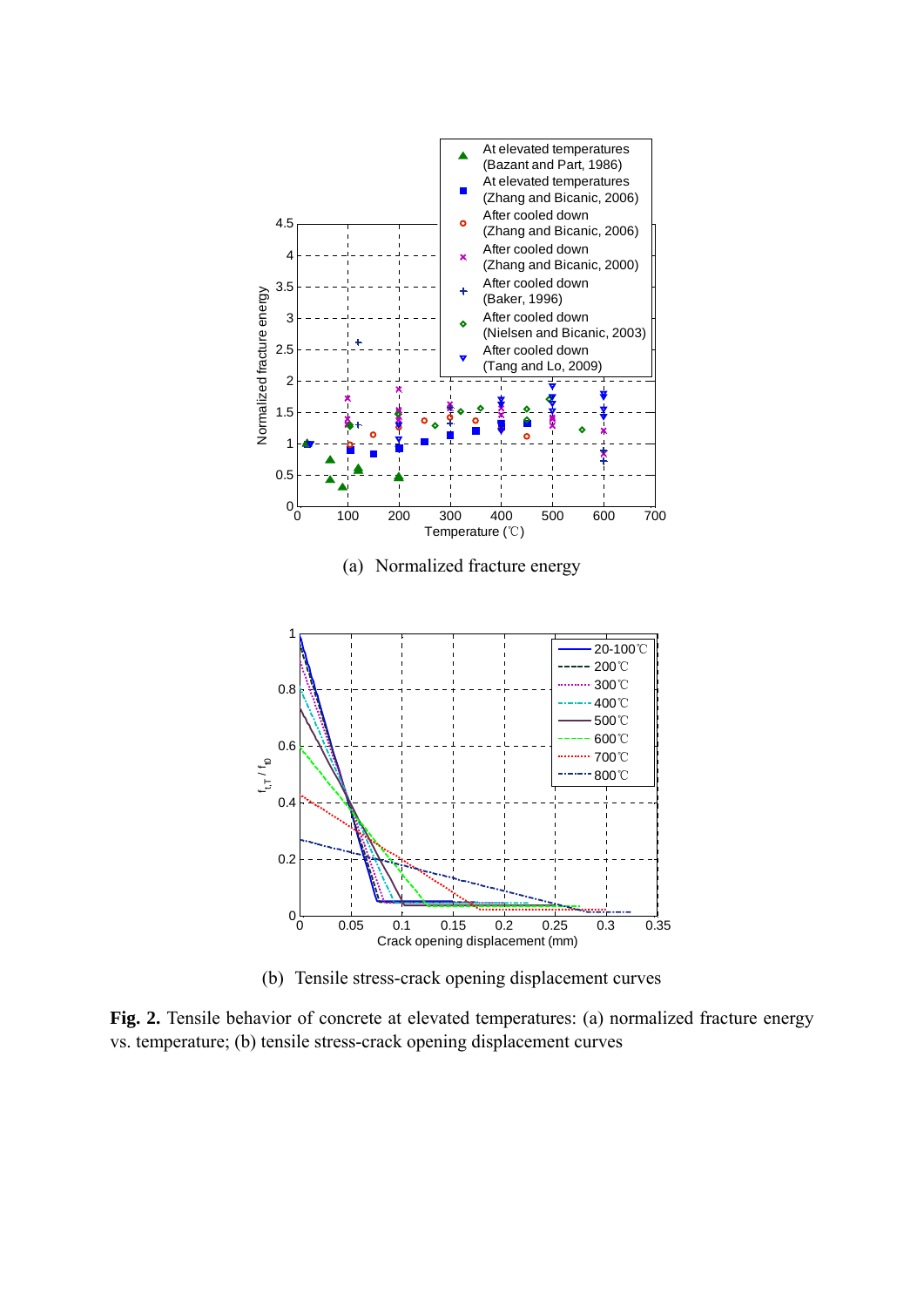

**Fig. 3.** Normalized bond strength and proposed upper and low bounds.



(a) Upper-bound model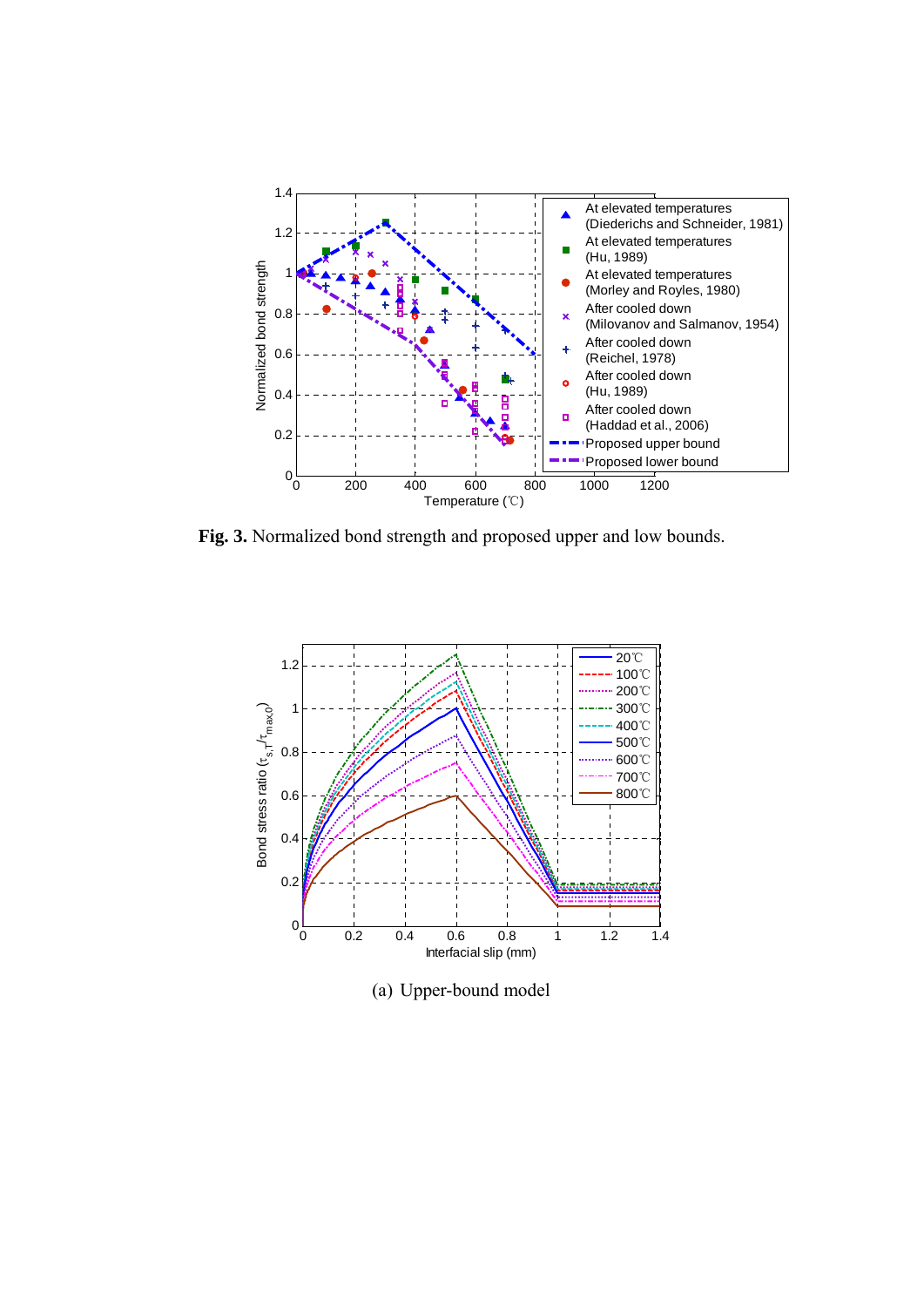

(b) Lowe-bound model

**Fig. 4.** Proposed local bond stress-slip curves at elevated temperatures: (a) upper-bound model; (b) lower-bound model.



(b) Cross-section

**Fig. 5.** Details of specimens (200 mm  $\times$  400 mm  $\times$  5400 mm): (a) elevation; (b) cross-section.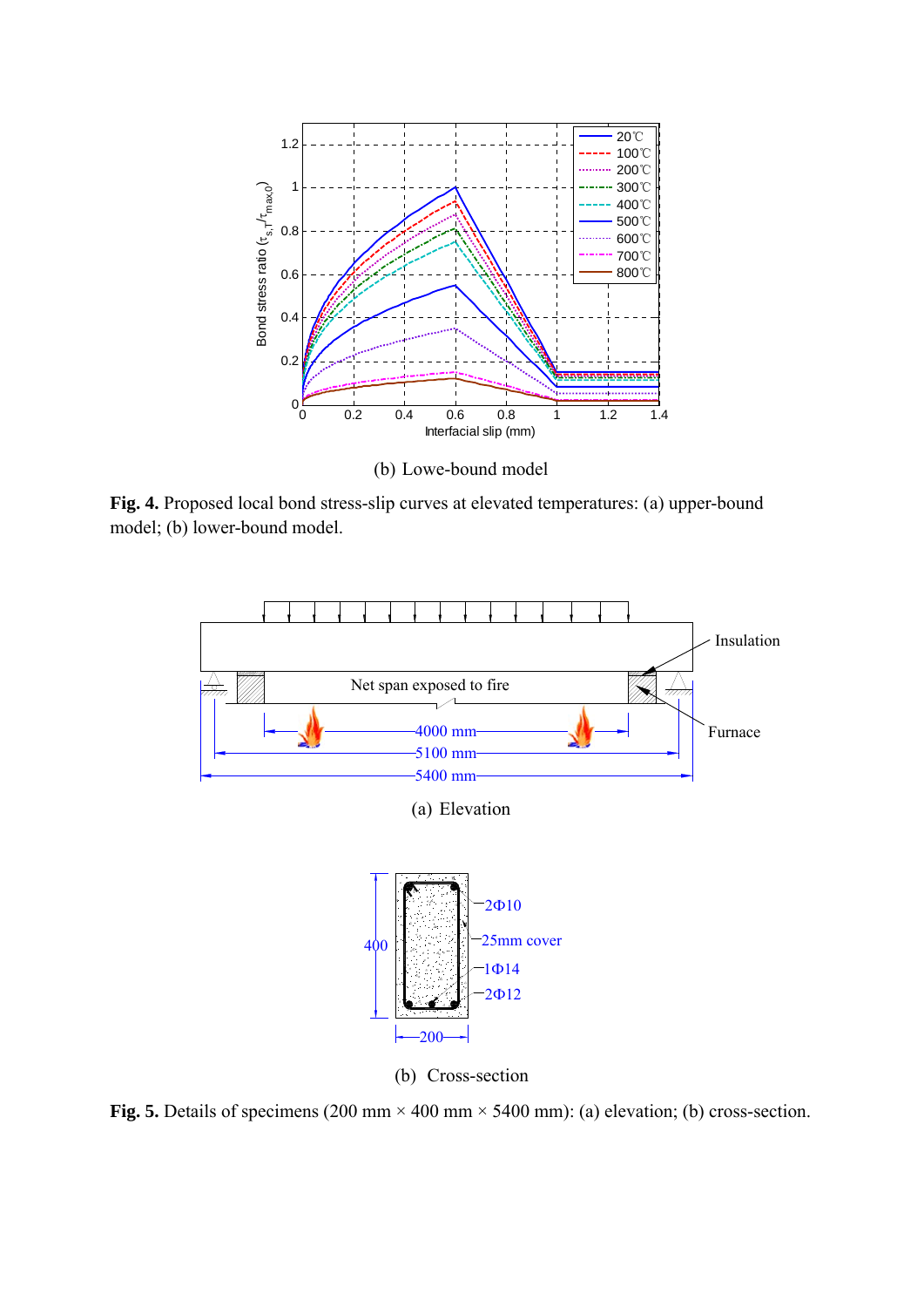

(a) Predicted and measured temperatures at various locations



(b) Predicted and measured mid-span deflections of Beams I and II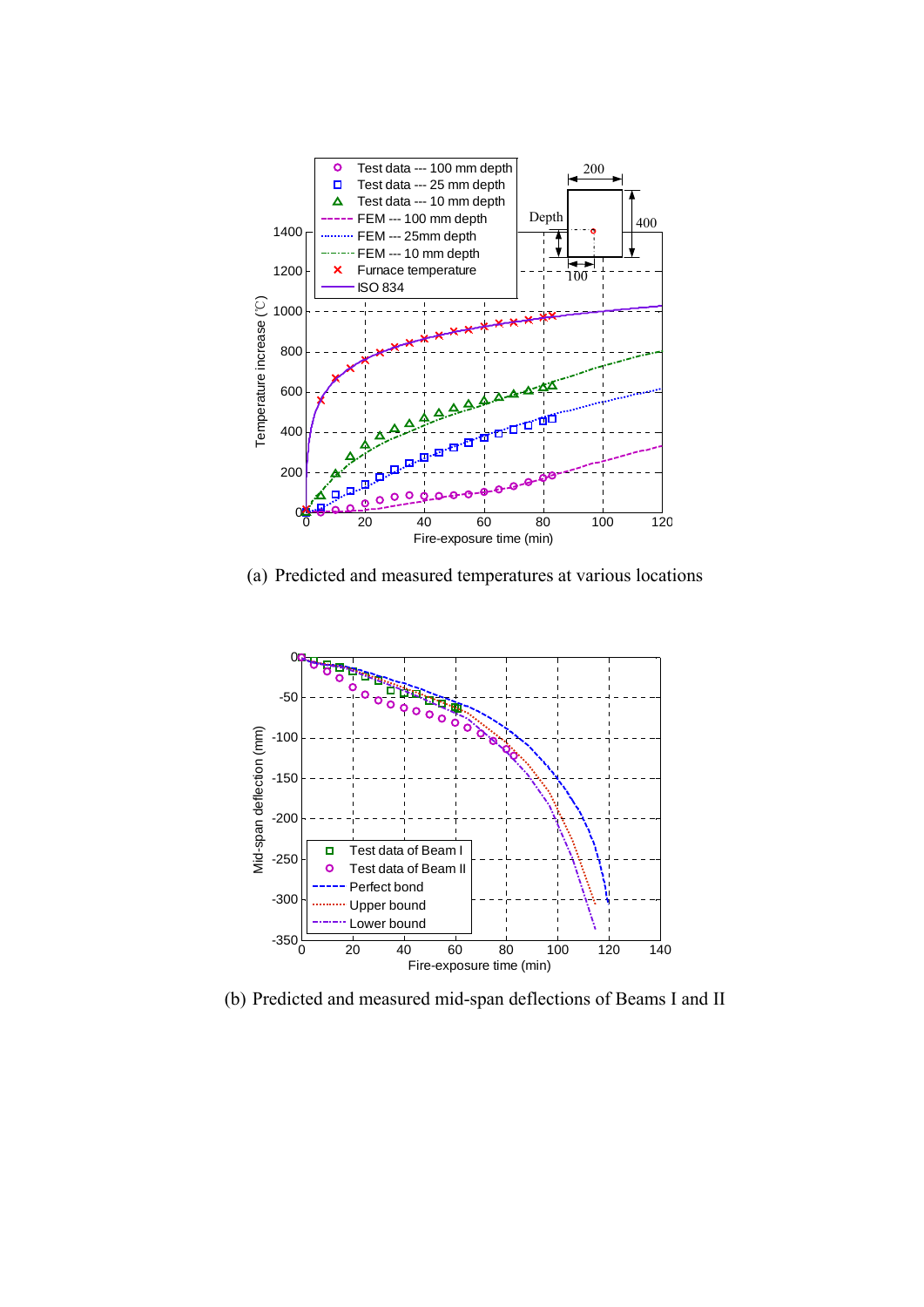

(c) Predicted and measured mid-span deflections of Beams III

Fig. 6. Comparisons of the RC beams tested by Wu et al. (1993): (a) predicted and measured temperatures at various locations; (b) predicted and measured mid-span deflections of Beams I and II; (c) predicted and measured mid-span deflections of Beams III.



(a) Predicted and measured rebar temperatures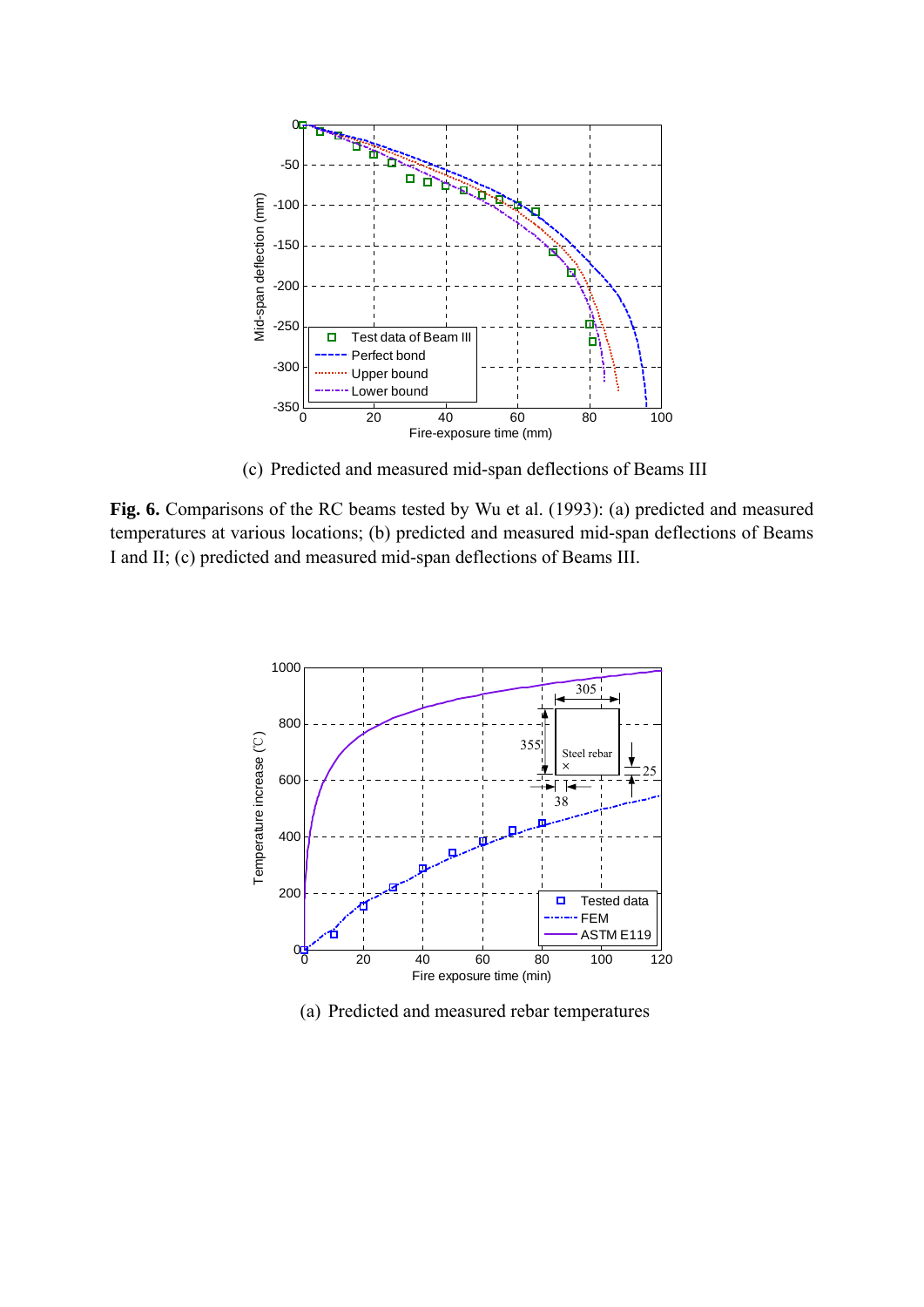

(b) Predicted and measured mid-span deflections

Fig. 7. Comparisons of the RC beam tested by Lin et al. (1981): (a) predicted and measured rebar temperatures; (b) predicted and measured mid-span deflections.



(a) Predicted and measured rebar temperatures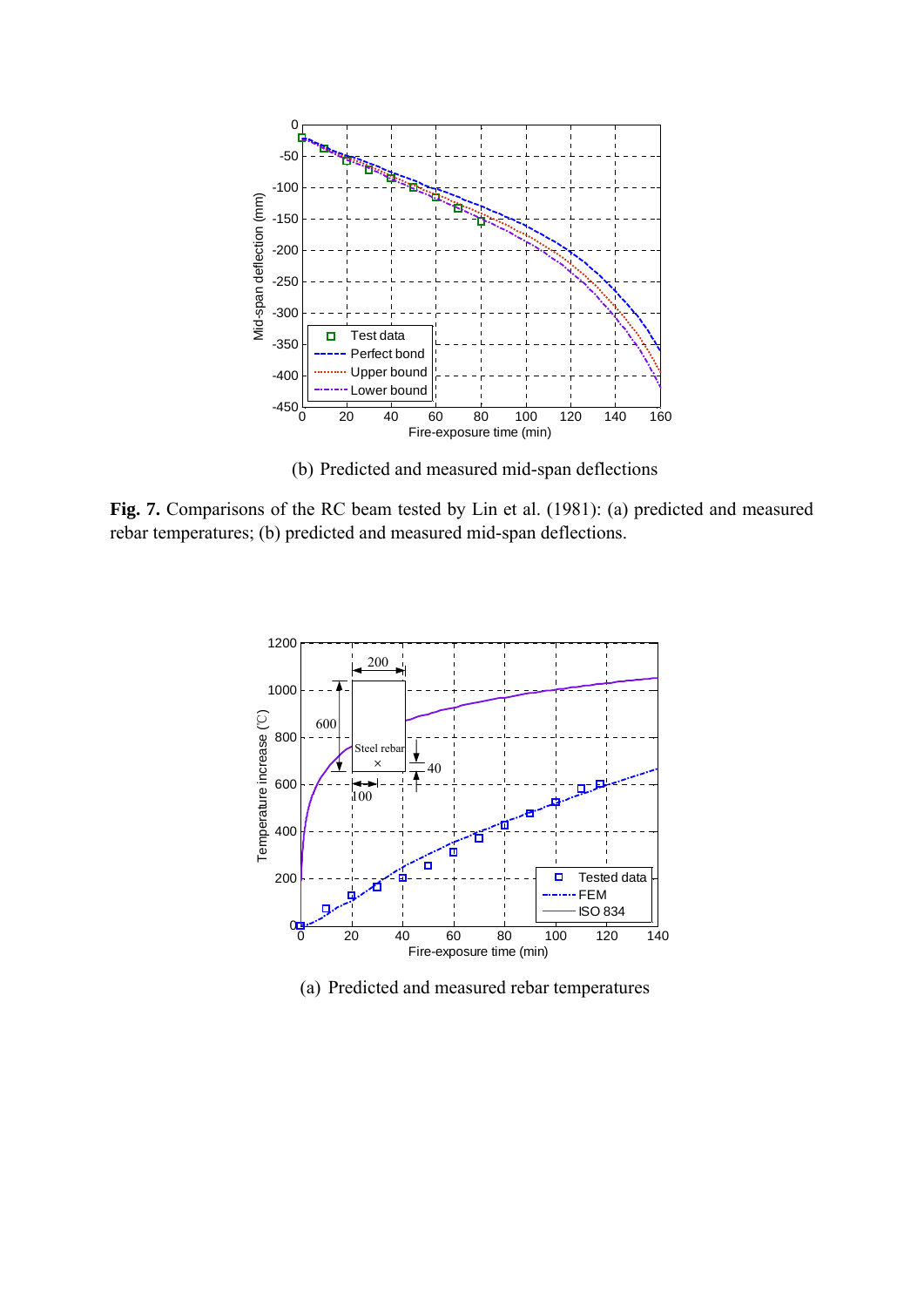

(b) Predicted and measured mid-span deflections

Fig. 8. Comparisons of the simply supported RC beam tested by Dotreppe and Franssen (1985): (a) predicted and measured rebar temperatures; (b) predicted and measured mid-span deflections.

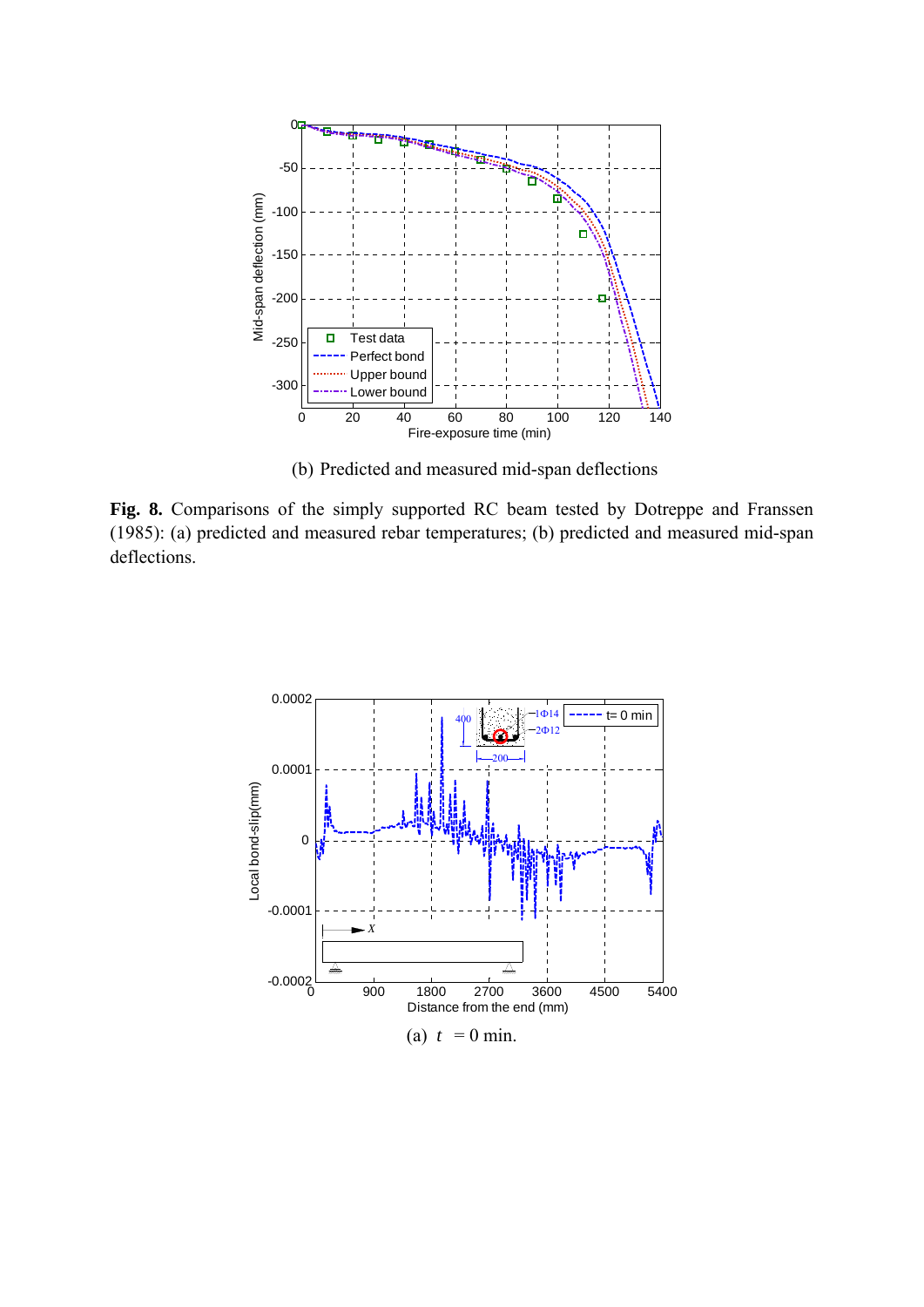

(b)  $t = 0$ , 30, 60 and 90 min with the lower-bound bond condition.



(c)  $t = 0$ , 30, 60 and 90 min with the upper-bound bond condition.

**Fig. 9.** Slip along the steel bar-to-concrete interface: (a)  $t = 0$  min; (b)  $t = 0$ , 30, 60 and 90 min with the lower-bound bond condition; (c)  $t = 0$ , 30, 60 and 90 min with the upper-bound bond condition.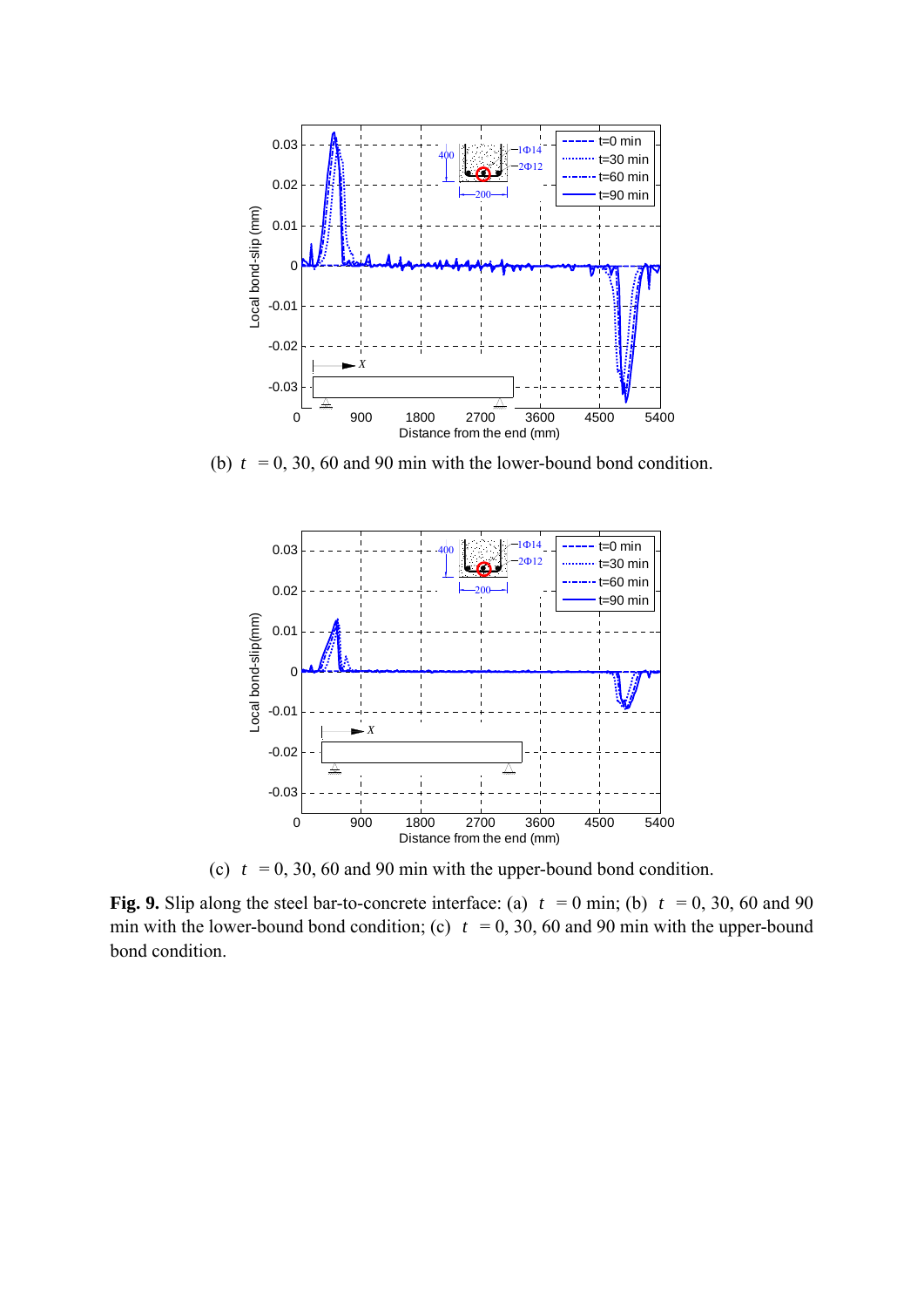

(b) Corner bar

**Fig. 10.** Steel stress distributions in the longitudinal direction: (a) middle bar; (b) corner bar.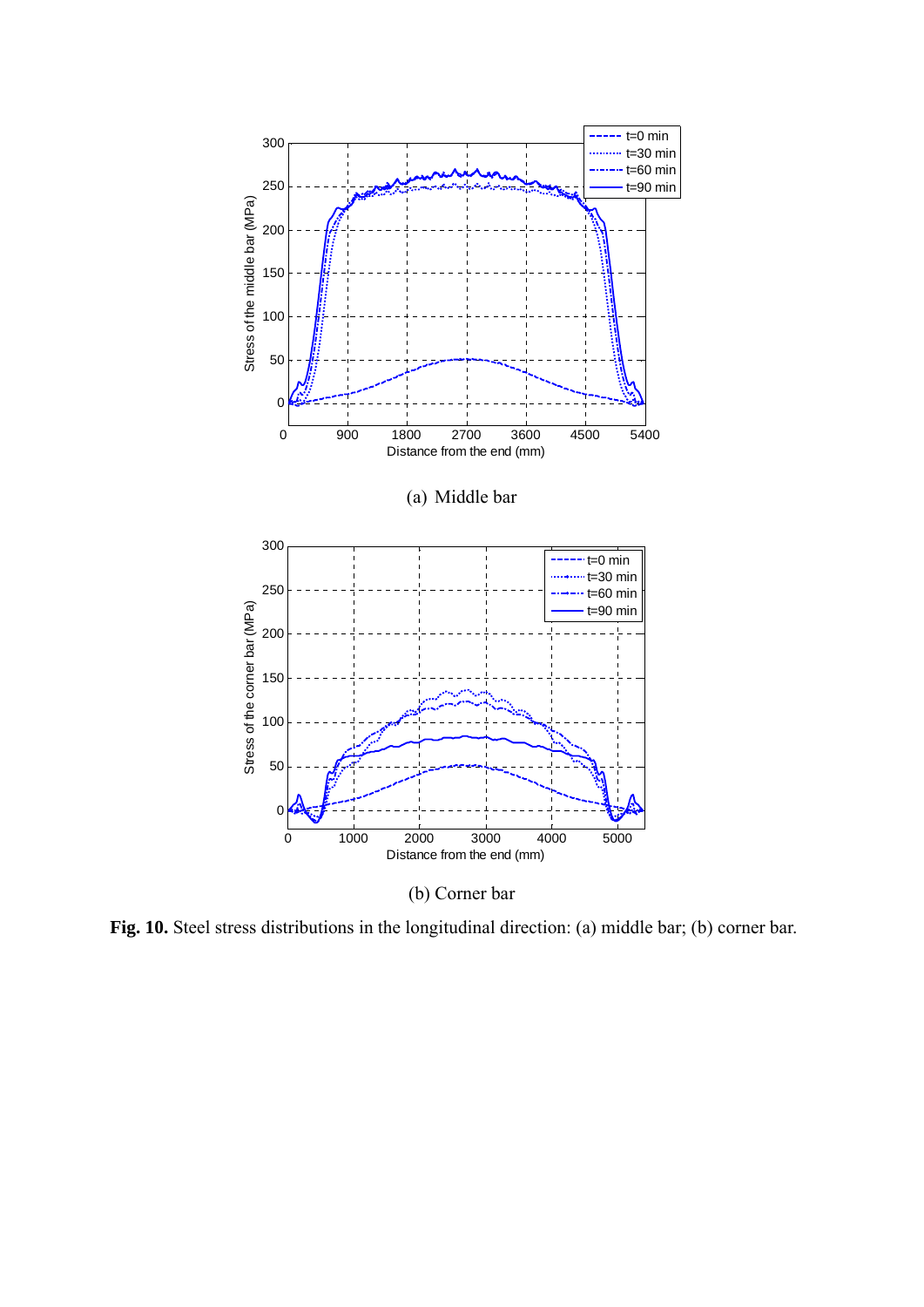

(e)  $t = 106$  min (f) Concrete spalling zones

**Fig. 11.** Stress distributions over the mid-span cross-section: (a)  $t = 0$  min; (b)  $t = 30$  min; (c)  $t = 60$  min; (d)  $t = 90$  min; (e)  $t = 106$  min; (f) concrete spalling zone (Choi and Shin 2011; Dwaikat and Kodur 2009)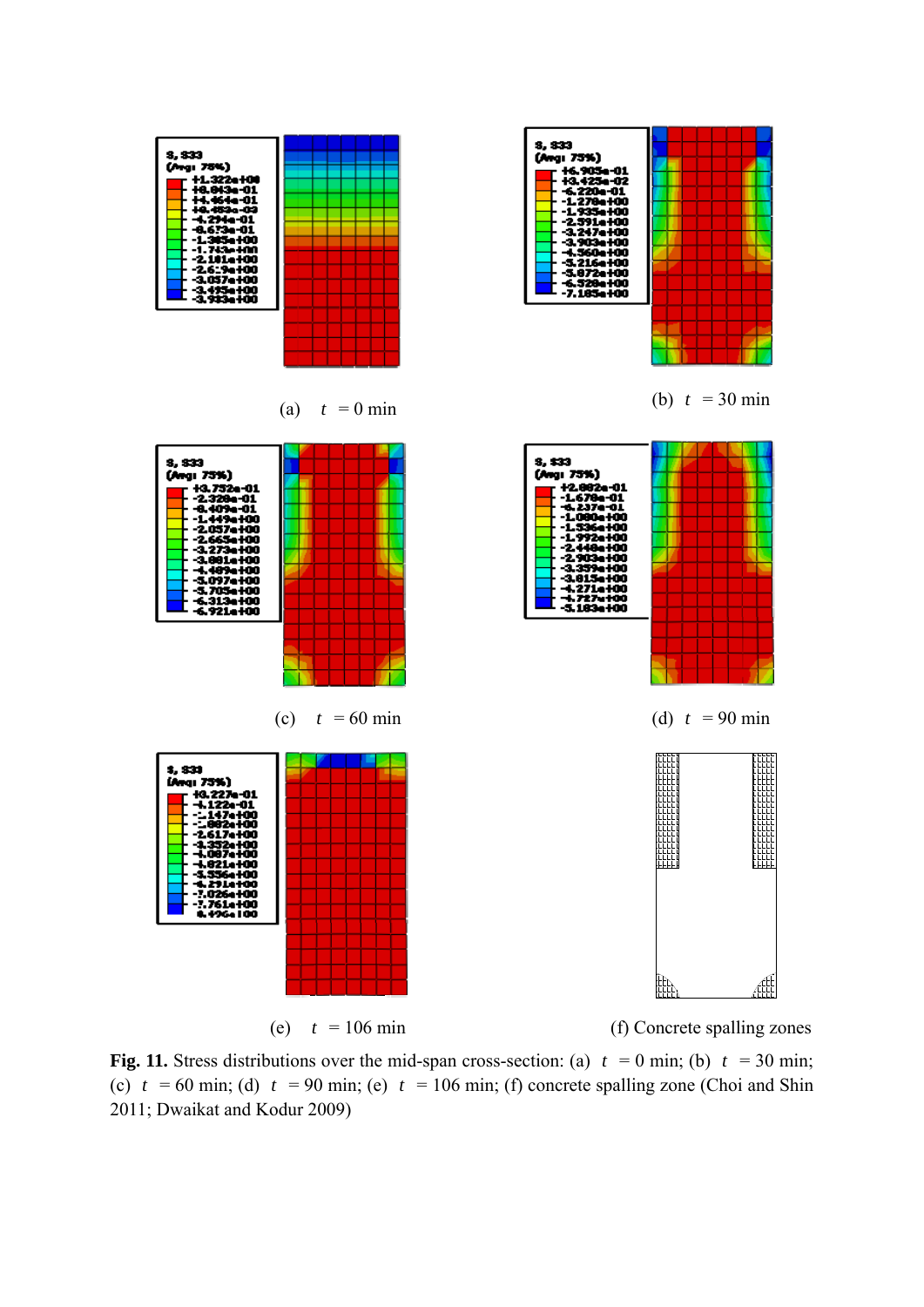

Fig. 12. Evolutions of temperatures, strains and stresses over central layer at mid-span: (a) temperature distributions; (b) thermal strain distributions; (c) total strain distributions; (d) stress distributions.